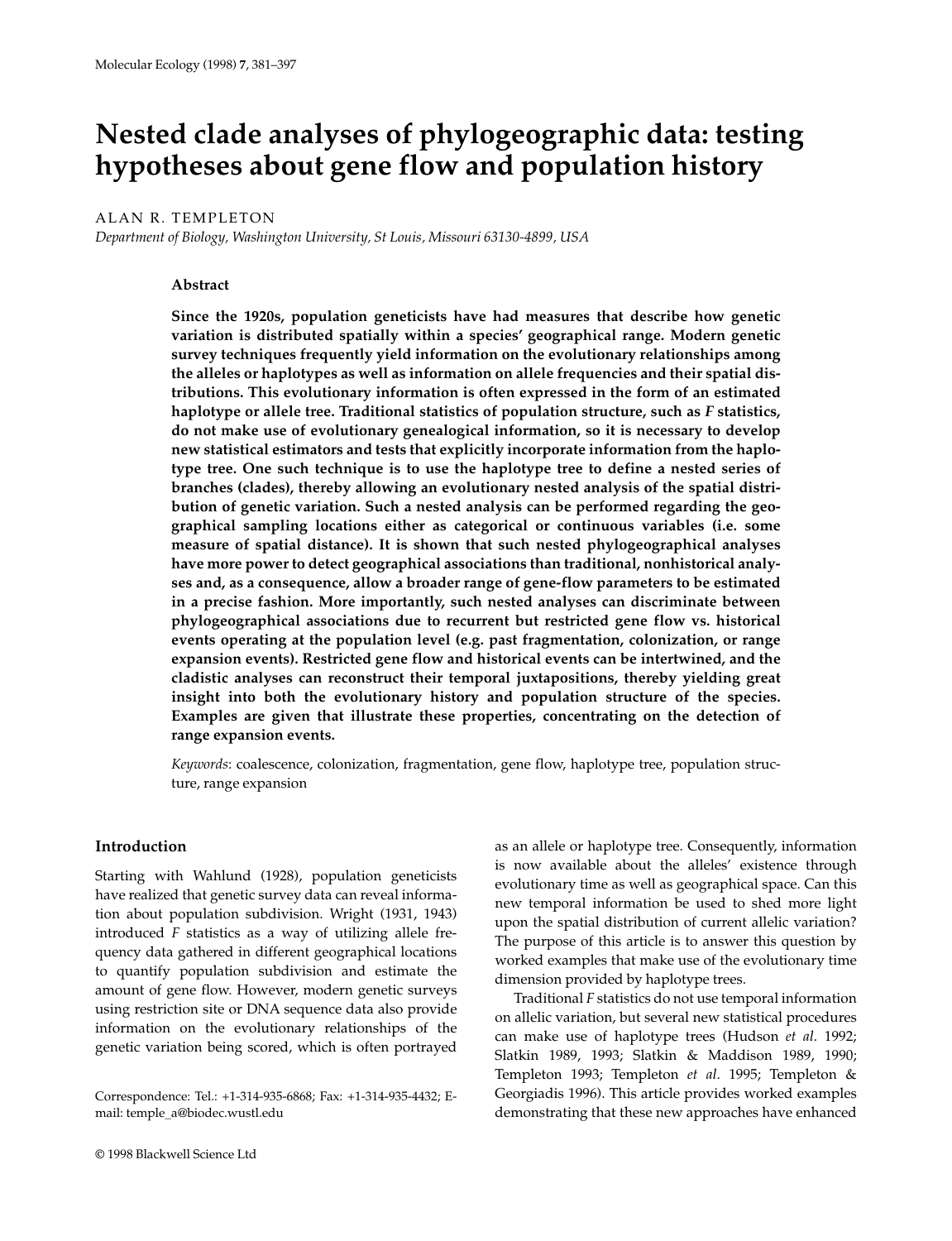power over *F* statistics, allow greater precision of geneflow estimation, and can separate population structure (recurrent forces such as gene flow) from historical events (fragmentation and range expansion events). Because the detection of range expansion events has proven to be particularly controversial (Templeton 1993, 1994, 1996a; Ayala 1995), the validity of the criteria used to detect range expansions given in Templeton *et al*. (1995) is examined by applying their methodology to several data sets for which strong a priori evidence exists of range expansions. Finally, it is shown that the method of Templeton *et al*. (1995) does not merely identify and geographically localize the various factors influencing the spatial distribution of genetic variation but it also estimates the dynamic structure and temporal juxtaposition of these evolutionary factors.

#### **Detecting and estimating restricted gene flow**

Wright (1931) showed that there is a nonlinear relationship between the amount of gene flow and the degree of genetic differentiation among subpopulations as measured by *F* statistics. For example, under the island model in which a population is subdivided into a large number of local populations of size *N* with a proportion *m* of each population dispersing at random over all local populations, the expected  $F_{ST}$  value (the ratio of the observed variance of allele frequencies across local populations to the theoretical maximum variance) is:

$$
F_{ST} = \frac{1}{4Nm + 1} \tag{1}
$$

From eqn 1,  $F_{ST}$  quickly approaches 0 as *Nm* (the effective number of migrants) increases. This means that once *Nm* exceeds a value of 4 or 5, there is little effect on  $F_{ST}$  values even with large changes in  $Nm$ . Worse, if the estimated  $F_{ST}$ is not significantly different from 0, the nonlinearity from eqn 1 ensures that not even the order of magnitude of *Nm* could be estimated. As an example, consider a restriction site genetic survey of the alcohol dehydrogenase locus (Adh) of 39 lines of *Drosophila melanogaster* sampled at four localities in the eastern half of the USA (Aquadro *et al*. 1986). The algorithm of Davis *et al*. (1990) was used to estimate  $F_{ST}$  as 0.030, which was not significantly different from zero. The only statistical conclusion one could make about *Nm* is that it was greater than 2 with a probability of 95%.

Note that in the Adh example, *Nm* could be 2, 20, 200, or 200 000 000, and there is no way the traditional  $F_{ST}$ measurement can distinguish among these alternatives. However, a haplotype tree can be estimated from the restriction site variation found at the Adh locus (Aquadro *et al*. 1986), and this haplotype tree can be converted into a nested series of clades (branches) by using the nesting rules given in Templeton *et al*. (1987) and Templeton & Sing (1993). Basically, these nesting rules start at the tips of the haplotype network and move one mutational step into the interior, uniting all haplotypes that are connecting by this procedure into a '1-step clade.' After pruning off the initial 1-step clades from the tips, this procedure is then repeated on the more interior portions of the haplotype network if needed until all haplotypes have been placed into 1-step clades. The next level of nesting uses the 1-step clades as its units, rather than individual haplotypes. The nesting rules are the same, but result in '2-step clades'. This nesting procedure is repeated until a nesting level is reached such that the next higher nesting level would result in only a single category spanning the entire original haplotype network. The resulting nested clades are designated by '*C*–*N*' where '*C*' is the nesting level of the clade and '*N*' is the number of a particular clade at a given nesting level. Some special nesting rules are needed to deal with symmetries and ambiguities in the estimated haplotype network (Templeton & Sing 1993).

The resulting nested set of clades for the Adh haplotype tree is shown in Fig. 1, along with the geographical distributions of the various haplotypes found in the survey. These nested series of branches constitute an evolutionary based statistical design that was originally used for investigating the relationship between genotype and phenotype (Adh activity in this case; Templeton *et al*. 1987). This nested design can also be used to look for geographical associations in two ways (Templeton *et al*. 1995). Only the more simple of the two approaches is considered in this section. The simple procedure is a nested contingency analysis (Templeton & Sing 1993) in which each geographical location is regarded as a categorical variable. Because geographical distance is ignored, this approach is somewhat of an analogue to the island model. To see how the nested contigency analysis is implemented, consider nesting clade 2–1. Clade 2–1 contains two nested clades within it: 1–1 and 1–2 (Fig. 1). Clade 1–1 consists of one haplotype (haplotype 1, Fig. 1) found in only one line sampled from Kansas and a second haplotype (haplotype 2, Fig. 1) found in two lines collected in Wisconsin. Clade 1–2 includes six lines from Rhode Island and one from Wisconsin. An exact 2×3 permutational contingency test (2 clades vs. 3 geographical locations) is performed to test the null hypothesis of no association of clades with geographical location. In this case the null hypothesis is rejected with an exact probability level of 0.033. Similarly, the nested contingency analysis of nesting clade 3–1 (Fig. 1) which contains clades 2–1, 2–2, and 2–3 is significant with a null probability of 0.028. These contingency tests are repeated on all nesting clades containing more than one nested clade and that were found at more than one location. No other nested contingency tests were significant at the 5% level. Hence, a geographical association is detectable when the haplotype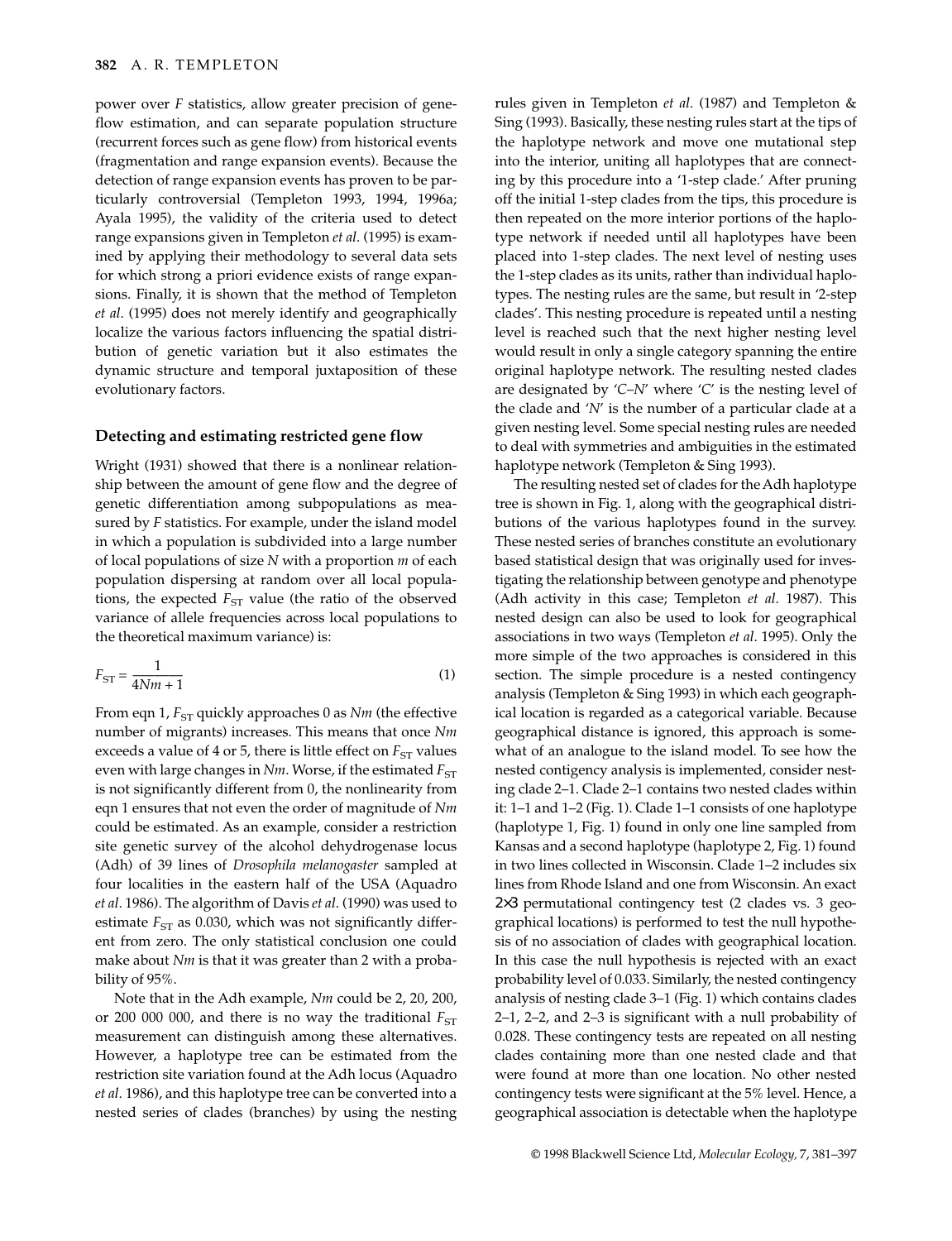

**Fig. 1** The haplotype network for haplotypes at the alcohol dehyrogenase locus of *Drosophila melanogaster* from Aquadro *et al*. (1986) with the nesting design of Templeton *et al*. (1987). Each line in the network represents a single mutational change. 0 indicates an interior node in the network that was not present in the sample; that is, these are inferred intermediate haplotypes between two nearest neighbour haplotypes in the network that differed by two or more mutations. Haplotype numbers are those given in Templeton *et al*. (1987), although haplotype 20 in that study is excluded in this analysis. Haplotype 20 came from a single line from Japan. All other haplotypes came from the eastern USA, and the states in which they were collected are indicated after the haplotype number. Thin-lined polygons indicate the haplotypes grouped together into 1-step clades, medium-lined polygons indicate the 1-step clades nested together into 2-step clades, and the thick line in the middle indicates the 2-step clades nested together into 3-step clades.

tree is used to generate a nested statistical design even though no geographical associations are detectable at all with an  $F_{ST}$  statistic.

Given that a significant geographical association has been detected, and assuming for the moment that the association is due to restricted gene flow, it is now meaningful to estimate *Nm*, the effective number of migrants per generation among the geographical locations. An estimation procedure that makes use of the gene tree is given by Slatkin & Maddison (1989). Their procedure does not test whether there is a statistically significant geographical association. Consequently, the Slatkin & Maddison (1989) procedure should only be used when a significant geographical association has been detected; otherwise, the resulting estimator is of dubious statistical validity (Templeton *et al*. 1995). Moreover, the Slatkin & Maddison (1989) estimation procedure should only be used when the cause of the geographical association is inferred to be due to restricted gene flow; otherwise, the resulting estimator is biologically misleading. More on this point will be given in the next section. For now the assumption is made that the significant associations detected by the nested clade analyses are due to restricted gene flow. Applying the Slatkin & Maddison (1989) algorithm to the tree given in Fig. 1 yields an estimate of *Nm* of 5.4, with a 95% confidence interval of 2.0–19.6. Recall that the insensitivity of the traditional  $F_{ST}$  statistic to large values of *Nm* precluded any inference on the possible upper bound of the *Nm* value. Hence, the phylogenetic approach has resulted in far greater precision in estimating *Nm* than is possible from a traditional  $F_{ST}$  analysis.

Any estimate of *Nm* based upon a single locus should be regarded as preliminary because much evolutionary stochasticity is associated with the variation at any given locus (Ewens 1983), and because locus-specific forces (such as selection) can distort the apparent  $F_{ST}$  or  $Nm$ value (Lewontin & Krakauer 1973). Langley *et al*. (1988) studied the same lines of *D. melanogaster* analysed above for a different locus, the duplicated amylase (Amy) locus. As with Adh, there is no significant  $F_{ST}$  for the Amy locus. The Amy region has been subject to a nested contingency analysis for isozyme associations (Templeton & Sing 1993), and the same nested design is now used for geographical associations. Unlike the Adh locus, however,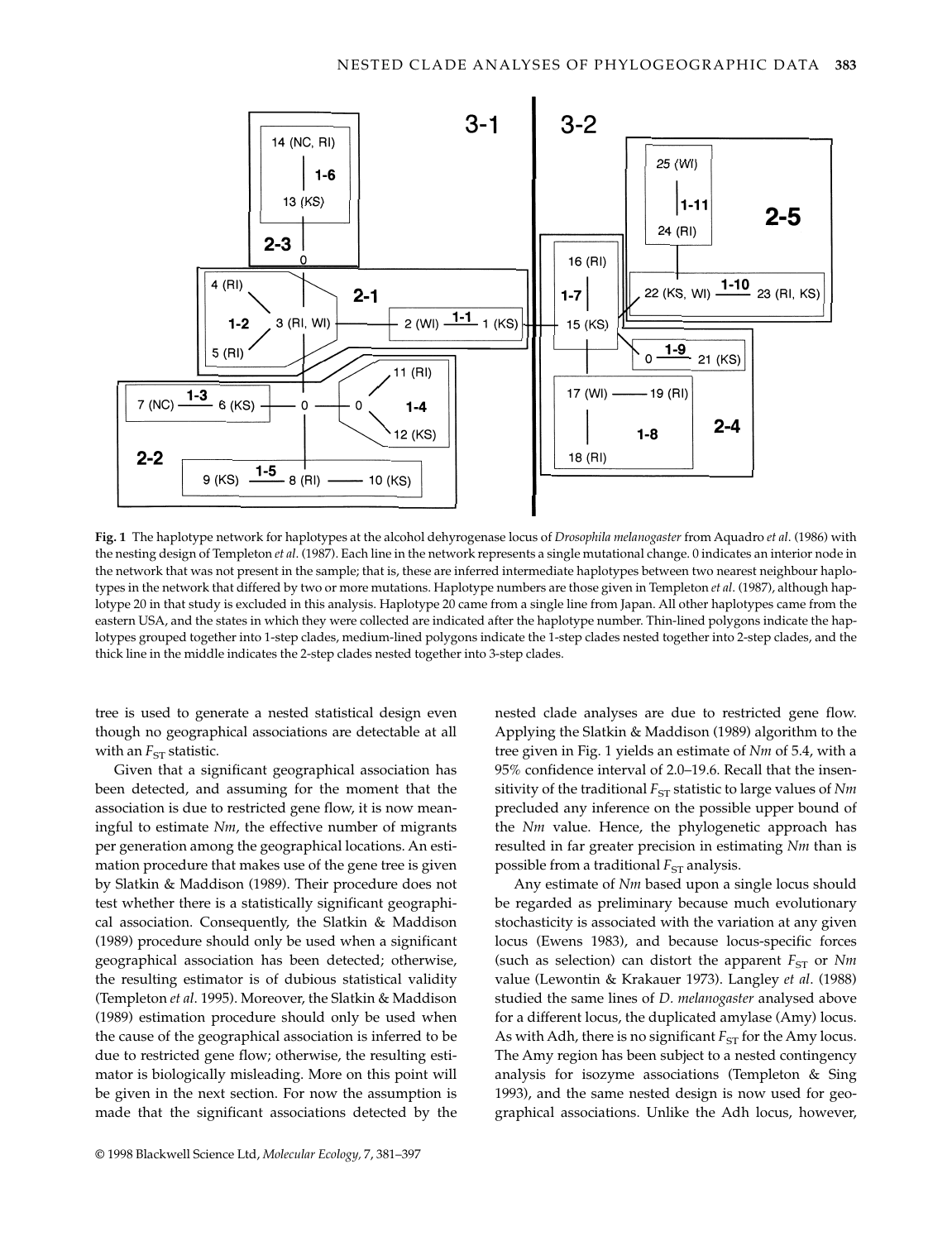the duplicated Amy locus shows much internal recombination. This necessitated subdividing the Amy region into subregions that had much recombination between, but little or no recombination within (Templeton & Sing 1993). Hudson *et al*. (1992) have shown that in such cases it is better to estimate *Nm* for each recombinationally separated block, so the geographical contingency analysis is applied to the left and right subregions separately (the nested designs are given in Figs 3 and 5, respectively, in Templeton & Sing 1993). Unfortunately, by subdividing this DNA region, both of the resulting subregions have few distinct haplotypes and result in low-resolution haplotype trees. The nested contingency analyses in both subregions failed to detect any significant geographical associations. The different (but compatible) results obtained with the Adh vs. the Amy loci may be due to either the variation across loci mentioned above or an erosion of statistical power caused by the low-resolution haplotype trees found at the Amy locus vs. the much higher resolution tree for Adh (Fig. 1). The roles of tree resolution and interlocus heterogeneity in determining statistical power in these analyses obviously needs to be explored further in future studies.

## **Discriminating between recurrent gene flow and historical events**

The major limitation of the above analysis was that it assumed that the significant association between haplotype variation and geographical location was due to restricted gene flow. However, suppose a species has been fragmented into two or more subpopulations that experience no gene flow at all. If they had a recent shared ancestry, the populations could still display some genetic similarity that would yield a traditional estimate of  $F_{ST}$  < 1, thereby erroneously implying nonzero gene flow. Alternatively, suppose the species recently expanded its range over a large area from some smaller subpopulation within the ancestral range. Then there would be much genetic similarity over this expanded range, leading to an overestimate of gene flow. Using *F* statistics or an algorithm that assumes that all geographical associations are due to gene flow (e.g. Slatkin & Maddison 1989) can therefore yield an estimator of *Nm* that is biologically misleading.

Fortunately, this potential confoundment of population structure with population history can be investigated by using haplotype trees. Indeed, the primary advantage of using the haplotype tree information is not the quantitative advantage of enhanced power and precision; rather, it is the qualitative advantage of discriminating among various biological explanations for any detected geographical association. To show that haplotype trees can discriminate among cases that appear identical to the nonhistorical *F*-statistic analyses, consider the study of

Templeton & Georgiadis (1996) on mitochondrial DNA (mtDNA) restriction site variation in Eastern African populations of buffalo (*Syncerus caffeer*) and impala (*Aepyceros melampus*). The *F*-statistic estimator of Davis *et al*. (1990) yields an  $F_{ST}$  of 0.08 for the buffalo and 0.10 for the impala. Both of these  $F_{ST}$  values are significantly different from zero, but they are not significantly different from each other. Moreover, in both species most of the geographical sites surveyed are relatively close together in Kenya and Tanzania, but one site (Chobe) is far to the south. In both species, the Chobe samples had many haplotypes not found in the other locations, and it was the Chobe samples that were primarily responsible for the significant  $F_{ST}$  values in both cases. Hence, this  $F$ -statistic analysis implies that both species are equally subdivided, have comparable rates of gene flow, and display restricted gene flow primarily between the Chobe vs. Kenya/ Tanzania localities.

Templeton & Georgiadis (1996) also estimated haplotype trees for the mtDNA, as shown here in Fig. 2. Figure 2 also indicates the haplotypes found only in Chobe in both species. Even a cursory glance at Fig. 2 reveals that the pattern of distribution of the Chobe-only haplotypes in the haplotype trees are completely different in these two species which appear indistinguishable by *F*-statistic analysis. In the buffalo, the Chobe haplotypes are scattered throughout the haplotype network; in the impala, the Chobe haplotypes are tightly clustered in the haplotype network. Although both species show the same degree of spatial subdivision as measured by  $F_{ST}$ , they have obviously achieved this degree of subdivision in very different fashions through time. Clearly, the use of haplotype networks allows a finer discrimination of biological pattern than an *F*-statistic analysis. The reason for this is straightforward; by using a haplotype network, one is examining a spatial/temporal pattern of genetic variation whereas with the *F*-statistic and other nonhistorical analysis one can only examine the current spatial pattern.

The scattered spatial/temporal pattern found in the buffalo (Fig. 2) indicates recurrent genetic interchange between Chobe and the more northerly populations throughout the time period from the coalescence of mtDNA to the present. The impala pattern is more difficult to interpret. Such a strong evolutionary clustering of haplotypes in a geographical region, particularly when the haplotype clusters are separated by a long branch length with missing intermediates, is often interpreted as evidence of a past fragmentation event (see Avise 1994 and references therein for examples). However, because impala are found in intermediate geographical locations that were not sampled, it is possible that this pattern arose from isolation-by-distance (i.e. a restricted gene flow model rather than an historical event) such that geographically intermediate populations would fill in the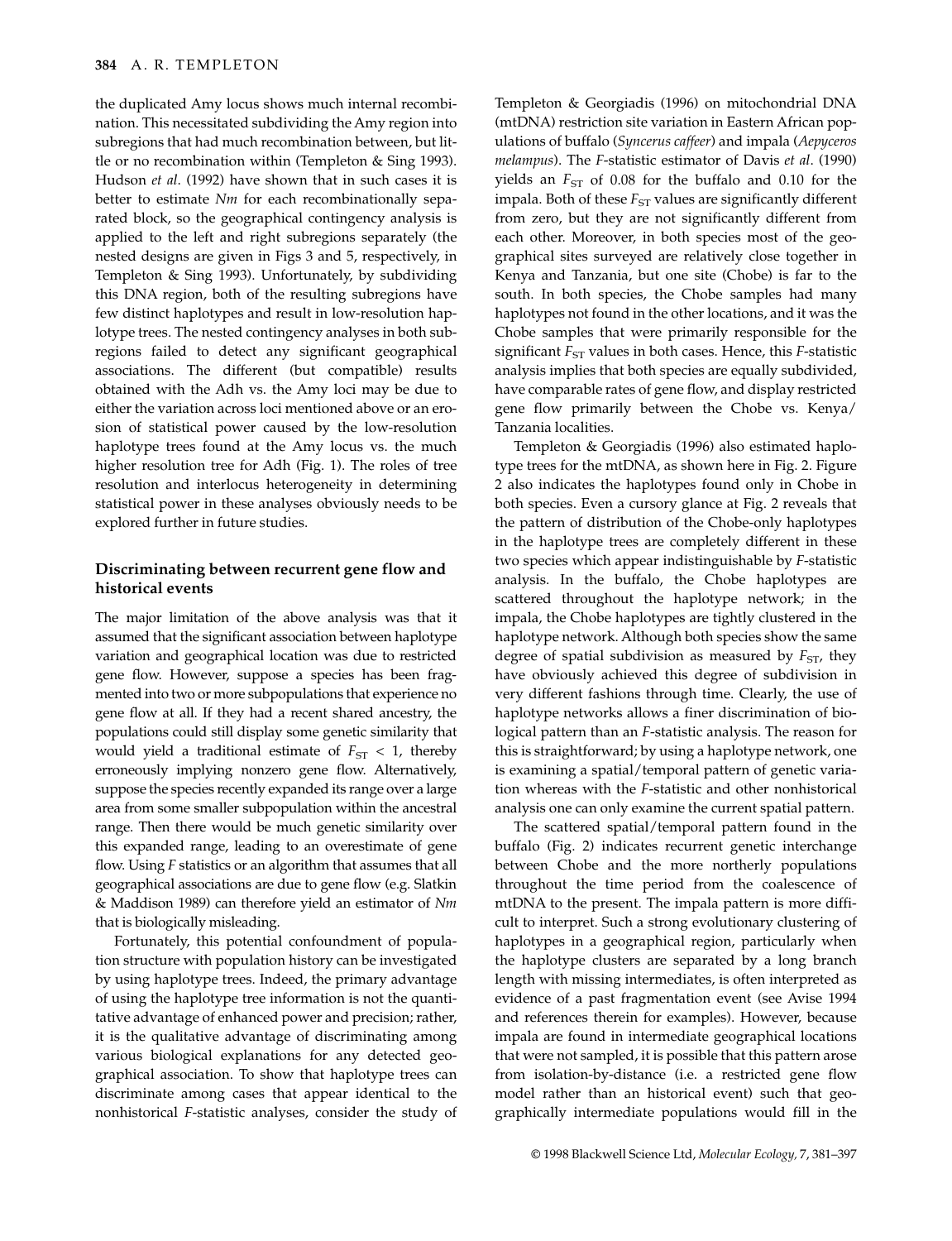

**Fig. 2** The haplotype networks for mitochondrial DNA as estimated by Templeton & Georgiadis (1996) from two species of African bovids: A, buffalo (*Syncerus caffer*); and B, impala (*Aepyceros melampus*). Each line in the network represents a single mutational change. 0 indicates an interior node in the network that was not present in the sample; that is, these are inferred intermediate haplotypes between two nearest neighbour haplotypes in the network that differed by two or more mutations. Haplotype numbers are those given in Templeton & Georgiadis (1996). The haplotypes in each species that are found only in the Chobe sample location are indicated by stipled circles.



missing haplotype nodes and show a gradual shift from one cluster of haplotypes to the other. Indeed, a rigorous quantitative analysis of these data (of the type to be discussed below) reveals that the sparseness of sampling prevents one from distinguishing between isolation-bydistance vs. fragmentation of the Chobe population from the Kenyan/Tanzanian populations (Templeton & Georgiadis 1996).

The analysis of Templeton & Georgiadis (1996) on the impala illustrates the dangers of making biological inferences simply by a visual inspection of how geography overlays upon a haplotype tree. Such visual inferences are commonplace in the phylogeographic literature (Avise 1994 and references therein), but they make no assessment of adequate sample sizes for statistical significance nor adequate sampling of geographical locations for distinguishing among potential causes of geographical associations. What is needed is an objective statistical analysis that first rejects the null hypothesis of no association between haplotype variation and geography, and then interprets the statistically significant patterns using explicit criteria that include an assessment of sampling adequacy. To accom-

© 1998 Blackwell Science Ltd, *Molecular Ecology,* 7, 381–397

plish this task, Templeton *et al*. (1995) have proposed a quantitative analysis of geographical data using the same nested design generated by the haplotype network that was used in the contingency analyses. As this technique and its inference criteria are discussed at length along with a detailed worked example in Templeton *et al*. (1995), only a brief summary will be given here.

The geographical data are quantified in two main fashions: the clade distance,  $D_c$ , which measures the geographical range of a particular clade; and the nested clade distance,  $D_{\text{nv}}$  which measures how a particular clade is geographically distributed relative to its closest evolutionary sister clades (i.e. clades in the same higher-level nesting category). In particular, the clade distance measures the average distance that an individual bearing a haplotype from the clade of interest lies from the geographical centre of all individuals bearing haplotypes from the same clade. The nested clade distance measures the average distance that an individual bearing a haplotype from the clade of interest lies from the geographical centre of all individuals bearing haplotypes from the next higher-level nesting clade that contains the clade of interest. Contrasts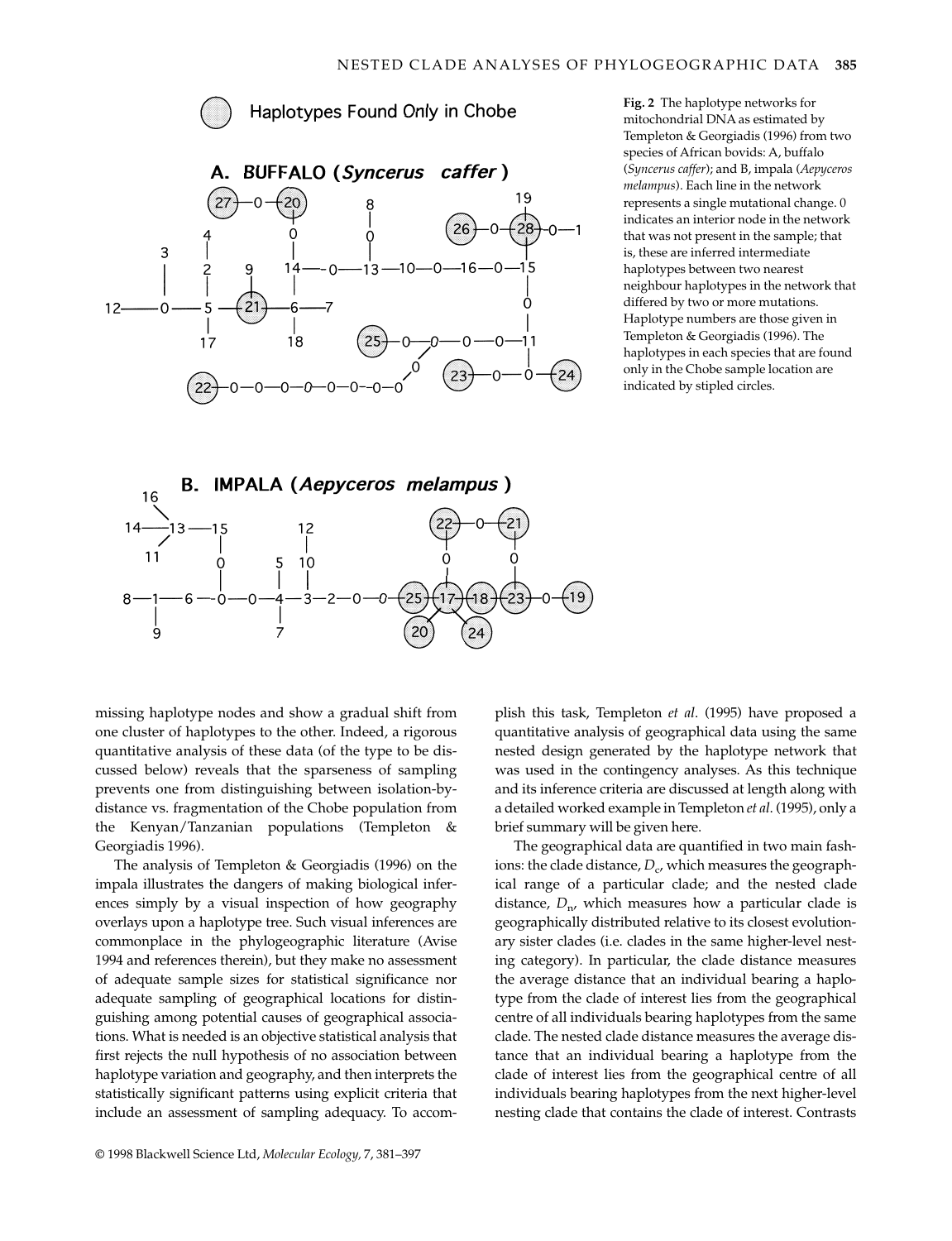in these distance measures between tip clades (clades that are not interior nodes in the haplotype tree) and the clades immediately interior to them in the cladogram are important in discriminating the potential causes of geographical structuring of the genetic variation (Templeton *et al*. 1995), as will be discussed later. The statistical significance of the different distance measures and the interior-tip contrasts are determined by random permutation testing which simulates the null hypothesis of a random geographical distribution for all clades within a nesting category given the marginal clade frequencies and sample sizes per locality.

If statistically significant patterns are detected, they then need to be interpreted biologically. Templeton *et al*. (1995) consider three major biological factors that can cause a significant spatial/temporal association of haplotype variation. The first factor is restricted gene flow, particularly gene flow restricted by isolation-by-distance (Wright 1943). Because restricted gene flow implies only limited movement by individuals during any given generation, it takes time for a newly arisen haplotype to spread geographically. Obviously, when a mutation first occurs, the resulting new haplotype is found only in its area of origin. With each passing generation, a haplotype lineage that persists has a greater chance of spreading to additional locations via restricted gene flow. Hence, the clade distances should increase with time under a model of restricted gene flow. If an outgroup can be successfully used to root the haplotype tree, any series of nested clades can be polarized temporally in an unambiguous fashion. However, often intraspecific haplotype trees cannot be rooted reliably by the outgroup method or other standard rooting procedures (Templeton 1993; Castelloe & Templeton 1994). Fortunately, in a nested series of clades, a nesting clade has to be as old or older than all the lower level clades nested within it. Hence, as nesting level increases, there is a nondecreasing age series even when the root is not known. Accordingly, the clade distances are expected to increase with increasing nesting level. This expected increase will continue until either the highest nesting level is reached or, if the gene flow is sufficiently high relative to the coalescent time of the haplotype tree, a nesting level will be reached in which the clades are uniformly distributed over the entire sampled geographical range, and all higher nesting levels will replicate that pattern. Another aspect of the expected patterns under restricted gene flow is that when a mutation occurs to create a new haplotype, that new haplotype obviously resides initially within the range of its ancestral haplotype. As the ancestral haplotype is older than its mutational offshoot, it should have a wider geographical distribution. Therefore, when the new haplotype starts spreading via gene flow, it will often remain within the geographical range of its ancestor for many generations,

particularly under an isolation-by-distance model. Because there is a strong tendency for the ancestral haplotypes to be immediately interior to the derived haplotypes in terms of the topology of the haplotype network (Castelloe & Templeton 1994), this means that there will be a strong tendency under restricted gene flow for tip clades to have a geographical range smaller and often nested within the range of the clades that are immediately interior to them. Moreover, because the ancestral haplotype is expected to be most frequent near its site of geographical origin, most mutational derivatives of the ancestral haplotype will also occur near the ancestral site of geographical origin. This means that the geographical centres of all the clades nested together should be close; hence, the clade distances and nested clade distances should show similar patterns under restricted gene flow.

A second factor is past fragmentation events. When the nesting level reaches the temporal period at which the fragmentation event occurred, the clade distance cannot increase beyond the geographical ranges of the fragmented subpopulations, but the nested clade distances will generally show a marked increase when the fragmented clades are allopatric, as is typically the case. If the fragmentation event is an old one relative to the rate at which mutations accumulate, the branch lengths between the clades displaying large nested clade distances but plateaued clade distances will tend to be longer than the average branch length in the tree (due to the accumulation of mutations that differentiate the fragmented subpopulations).

Range expansion (including colonization) is the third factor that can create a geographical association with the haplotype network. When range expansion occurs, those haplotypes found in the ancestral population(s) that were the source of the range expansion will become geographically widespread (large clade distances), and the distinction between the relative geographical ranges of tip vs. interior clades expected under restricted gene flow breaks down or can even be reversed. Moreover, some of the haplotypes found in the expanding populations can become quite distant from some of the older haplotypes that are confined to the ancestral, pre-expansion area (large nested clade distances), particularly when long-distance colonization is involved. As mutations first start to accumulate in the colonizing population, they will be tips with large nested clade distances because the interior haplotypes from which they mutated will also be found in the ancestral range.

The procedure of Templeton *et al*. (1995) first limits inference to those clades showing statistically significant geographical associations. Next, the patterns displayed by these significant associations are evaluated relative to the above expectations. In order to make this pattern evaluation explicit and consistent, an inference key is provided as an appendix to Templeton *et al*. (1995) (reproduced here as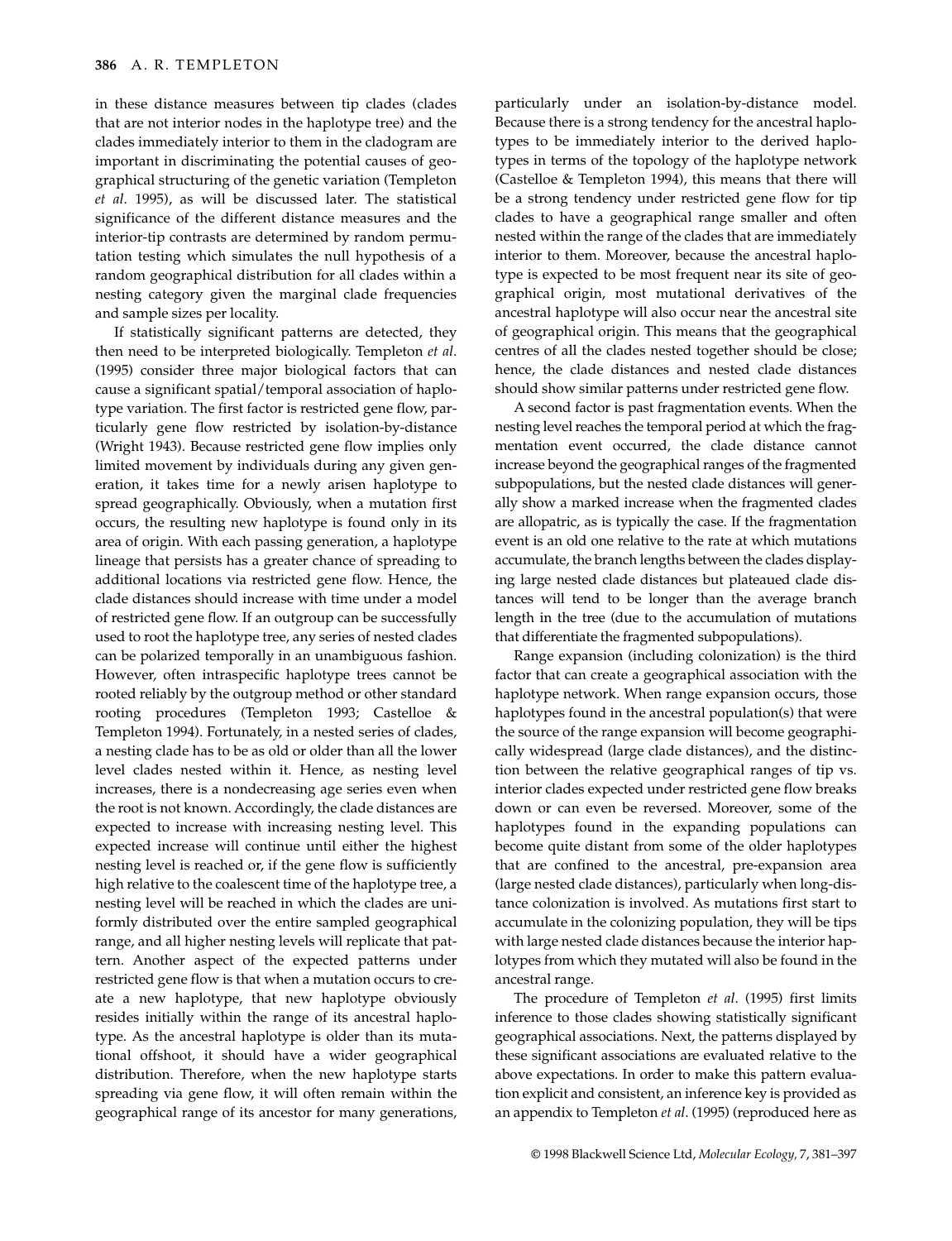an appendix and hereafter referred to as the inference key). This quantitative geographical nested analysis and inference key should be used before using an estimation algorithm such as that of Slatkin & Maddison (1989) in order to ensure that the biological situation being examined corresponds to the assumptions of the estimation algorithm. Subjecting the *D. melanogaster* Adh data to such an analysis reveals a significantly small tip clade distance nested within clade 3–1, and application of the inference key led to the conclusion of restricted gene flow. Hence, it is meaningful to estimate *Nm* in this case, and the estimated  $Nm = 5.4$  that was given earlier indicates that these eastern USA populations of *D. melanogaster* experience relatively high levels of recurrent gene flow. The two Amy subregions were also subjected to this quantitative distance analysis even though neither subregion displayed significant geographical associations in the categorical contingency analysis. No significant effects were detected in the right subregion, but significant effects were detected within nesting clade 1–1 and among clades 2–1 and 2–2 nested within the total haplotype network (see Fig. 3 in Templeton & Sing 1993). Application of the inference key given in the appendix led to the conclusion of restricted gene flow within 1–1, and an inconclusive outcome at the total network level. Hence, the same statistically significant qualitative conclusions were reached for both loci. However, for the low-resolution Amy haplotype tree, all the interior haplotypes are so widely distributed geographically that it is impossible to use the estimation procedure of Slatkin & Maddison (1989). All that one can conclude from the Amy locus is that the level of recurrent gene flow among these populations must be high even though somewhat restricted by isolation by distance, a conclusion also compatible with the Adh results.

Although only one cause of nonrandom spatial distributions of clades was inferred for the Adh and Amy examples, the nested analysis of Templeton *et al*. (1995) searches for multiple, overlaying patterns within the same data set. For example, in the analysis of mtDNA restriction site variation in the salamander *Ambystoma tigrinum* given in Templeton *et al*. (1995), an historical fragmentation event is inferred between two named subspecies followed by independent range expansion within each subspecies, overlaid upon a pattern of isolation by distance occurring within each subspecies. There is nothing about the evolutionary factors of restricted gene flow, fragmentation events, or range expansion events that make them mutually exclusive alternatives. One of the great strengths of this inference procedure is that it explicitly searches for the combination of factors that best explains the current distribution of genetic variation and does not make a priori assumptions that certain factors should be excluded or be regarded as unlikely. Moreover, by using the temporal polarity inherent in a nested design (or by outgroups

when available), the various factors influencing current distributions of genetic variation are reconstructed as a dynamic process through time. For example, the analysis of the *A*. *tigrinum* mtDNA data reveals that the fragmentation event occurred prior to the expansion events (the expansion events were inferred in clades nested within the clade detecting the fragmentation event, as shown in Table 3 of Templeton *et al*. 1995). Moreover, the inference of restricted gene flow via isolation-by-distance is found in clades that nest and are nested within the clade leading to an inference of an expansion event, thereby implying that isolation-by-distance characterized the salamanders' population structure both before and after the expansion event. Hence, this procedure does not merely identify and geographically localize the various factors influencing the spatial distribution of genetic variation, but rather it brings out the dynamic structure and temporal juxtaposition of these evolutionary factors.

The inference key also incorporates the types of pattern artifacts that can arise from inadequate sampling, thereby leading to no definitive biological inference. The ability of the key to yield an inconclusive outcome is a strength, not a weakness, because the deficiencies of the current sample for making unambiguous biological inference are identified. For example, the application of this TRP key to the buffalo mtDNA data set (Fig. 2A) yields a conclusion of gene flow between Chobe and Tanzania, but the absence of samples between these localities leave it ambiguous as to whether this gene flow is characterized by isolation-by-distance or by occasional but recurrent long-distance dispersal (Templeton & Georgiadis 1996; Table 13.2). For the impala, there is no discrimination between restricted gene flow, fragmentation, or range expansion as possible explanations for the Chobe/Tanzanian pattern because of the absence of samples between Chobe and Tanzania (Table 13.4 in Templeton & Georgiadis 1996). Obviously, in both cases, future sampling should be directed towards the geographical gap between Tanzania and Chobe. Thus, the inference key gives specific and detailed guidance for future sampling activities.

The buffalo/impala example also illustrates the difficulty of knowing what is an adequate sampling design a priori. Suppose that an investigator only wanted to know if the Tanzanian and Chobe populations were interconnected by recurrent gene flow (for example, in designing a conservation program). For the buffalo, the inference of recurrent gene flow has already been established with the samples given in Templeton & Georgiadis (1996), although the details of the nature of the gene flow remain hidden. On the other hand, the impala sample is inconclusive on this issue even though sampling occurred in the same areas and with comparable sample sizes. Each species has a potentially unique population structure and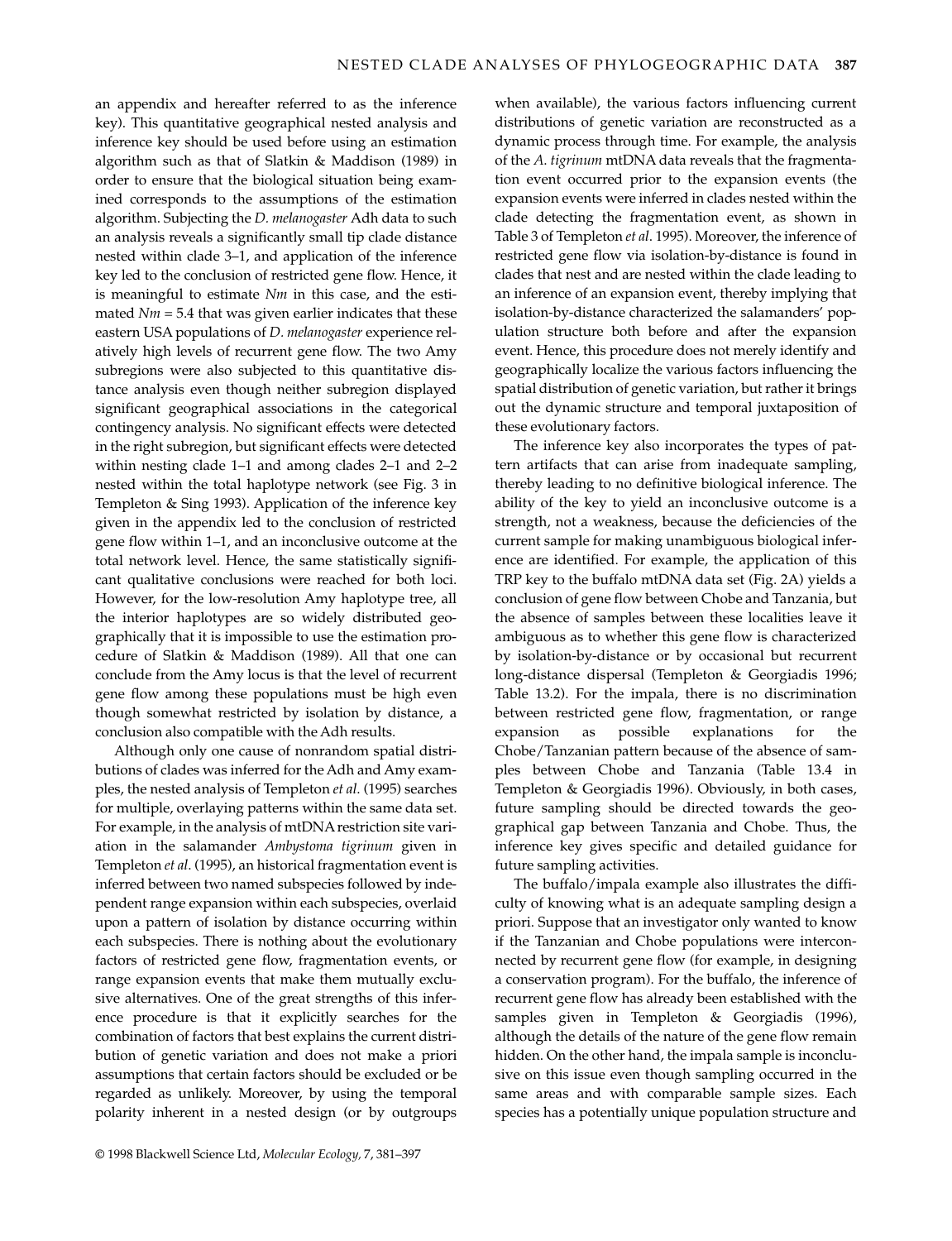history that shaped its evolution, so it is difficult to design an optimal sampling scheme when sampling resources are limited. It is better to use only a portion of the sampling resources available to perform an initial analysis, and then use the inference key as a guide in allocating the remaining resources to obtain the most critical samples needed for strong inference.

## **Validity of the criteria used to infer range expansion**

The basic patterns associated with restricted gene flow that were incorporated into the inference key are well justified by recent work in coalescent theory and computer simulations (Hudson *et al*. 1992; Slatkin & Maddison 1990; Slatkin 1991, 1993; Nei & Takahata 1993; Neigel *et al*. 1991; Neigel & Avise 1993; Takahata & Slatkin 1990; Takahata 1991). Similarly, the predictions under fragmentation are straightforward and represent a quantitative rendering of the patterns commonly used to infer fragmentation events (Avise 1994). The least theoretically justified pattern is that associated with range expansion. The range expansion expectations of widespread tip clades with some ancestral haplotypes restricted to the ancestral range were first described by Cann *et al*. (1987). Although these expectations seem reasonable, they have not been confirmed analytically or through extensive computer simulations. Part of the problem is that range expansion can arise in many different situations and can interact with many different patterns of gene flow and/or fragmentation events. Hence, the range of possible assumptions that could be incorporated into an analytical or simulation model is daunting, and it is not clear which assumptions are most biologically realistic.

The best method of insuring biological realism is to examine actual examples of range expansion. Fortunately, there are many cases in which range expansion can be inferred with much certainty without the use of genetic data. Table 1 presents 13 data sets that have strong prior evidence for range expansion, a genetic survey using restriction site mapping or DNA sequencing (in all cases involving mtDNA), and well-documented geographical sampling with spatial frequency information on all haplotypes. The first seven cases involve organisms with current ranges that include areas that were not inhabitable during the Pleistocene; hence, post-Pleistocene range expansion must have occurred. The remaining six cases involve organisms whose ranges have been expanded by human activities or range expansions by humans themselves. These natural examples of range expansion provide an excellent vehicle for validating the expectations of Cann *et al*. (1987) and the inference key.

The most common statistically significant inference in these data sets is restricted gene flow, which is inferred in

|                                       |                        |     |                   | $N_1$ the total number of individuals in the study, and $N_{\rm H}$ the number of haplotypes detected in the genetic survey |                                                                                                                                                                                |                          |
|---------------------------------------|------------------------|-----|-------------------|-----------------------------------------------------------------------------------------------------------------------------|--------------------------------------------------------------------------------------------------------------------------------------------------------------------------------|--------------------------|
| hrganism                              | $\overline{X}_{\rm L}$ | Ż   | $\bar{N}_{\rm H}$ | A <i>priori</i> reason for<br>range expansion                                                                               | Statistically significant<br>historical events                                                                                                                                 | Reference*               |
| Ambystoma tigrinum<br>tigrinum        |                        | 139 |                   | Current range includes areas climatically<br>uninhabitable in the Pleistocene                                               | into the northern Great Plains<br>Northwest range expansion                                                                                                                    | Templeton et al. (1995)* |
| A.t. mavortium                        | $\overline{40}$        | 381 |                   | Current range includes areas climatically<br>uninhabitable in the Pleistocene                                               | Northeast contiguous range expansion<br>into the northern Great Plains                                                                                                         | Templeton et al. (1995)* |
| Etheostoma blennioides<br>blennioides |                        | 34  |                   | Current range includes areas under<br>glaciers in the Pleistocene                                                           | Range expansion from southern Ohio drainage<br>rivers to rivers in formerly glaciated areas<br>Fragmentation between populations<br>separated by the Kanawha Falls             | Wilson (1997)*           |
| E. b. pholidotum                      | 15                     | 93  | 5                 | Current range includes areas under<br>glaciers in the Pleistocene                                                           | Fragmentation between Ozark rivers draining<br>Range expansion from northern Ozark rivers<br>into the Missouri vs. Mississippi Rivers<br>to rivers in formerly glaciated areas | Wilson (1997)*           |

**Table 1** Summary of the nested geographical analyses of 13 mitochondrial DNA data sets with a priori evidence for range expansion.

Summary of the nested

Table 1

geographical analyses of 13 mitochondrial DNA data sets with a priori evidence for range expansion. N<sub>L</sub> refers to the number of localities in the study,

 $N_{\rm L}$  refers to the number of localities in the study,

 $\mathbf{I}$ 

 $\overline{1}$ 

© 1998 Blackwell Science Ltd, *Molecular Ecology,* 7, 381–397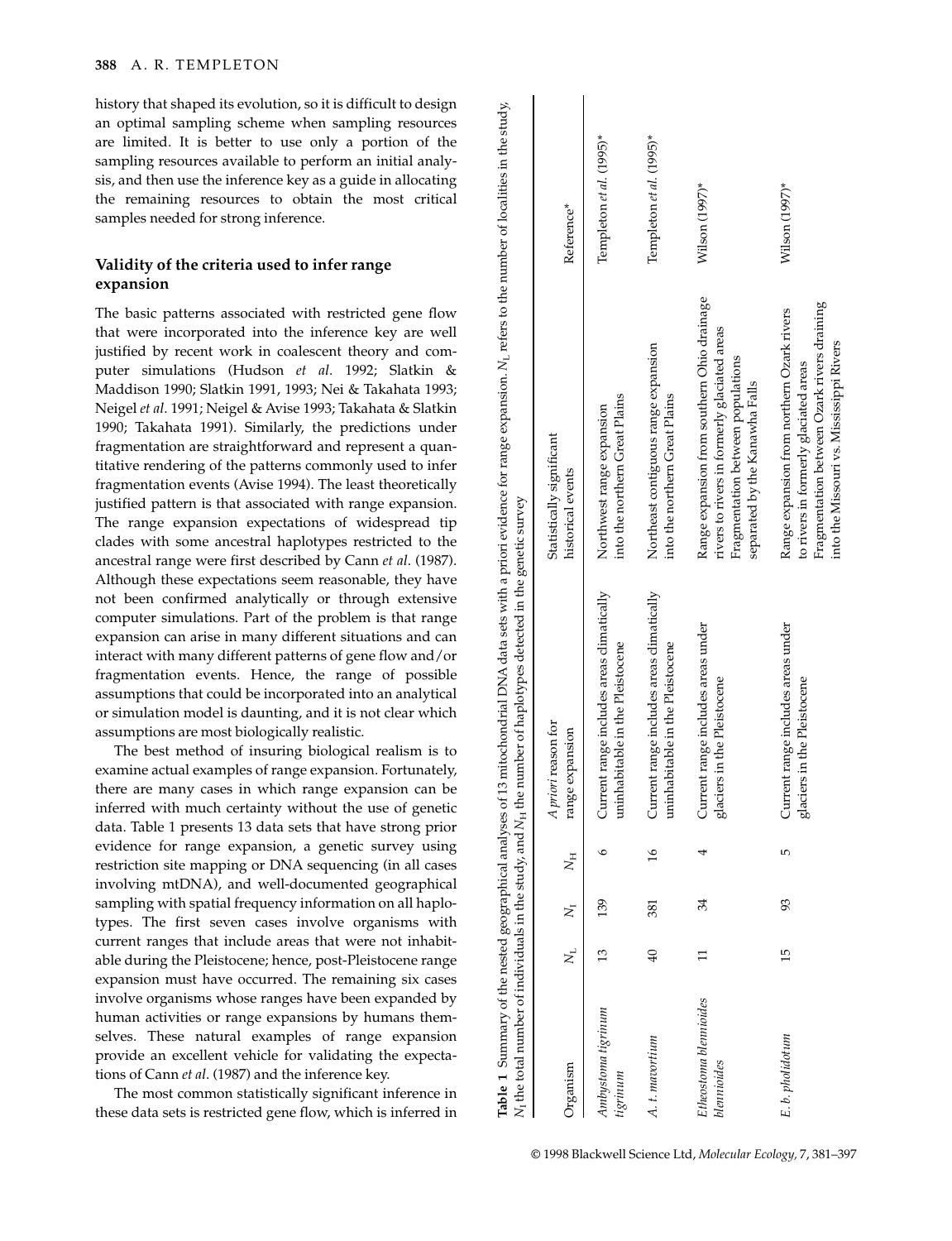| Organism                | $N_{\rm L}$     | $\rm N_I$ | $N_{\rm H}$    | priori reason for<br>range expansion<br>∢                                                      | Statistically significant<br>historical events                                                                                                                                        | Reference*               |
|-------------------------|-----------------|-----------|----------------|------------------------------------------------------------------------------------------------|---------------------------------------------------------------------------------------------------------------------------------------------------------------------------------------|--------------------------|
| Trimerotropis saxatalis | 62              | 613       | $\overline{4}$ | Ozarks climatically uninhabitable prior<br>to the xerothermic maximum                          | Range expansion into the Ozarks from the<br>southwest followed by fragmentation                                                                                                       | Gerber (1994)*           |
| Geomys bursarius        | 13              | 159       | 19             | Current range includes areas under<br>glaciers in the Pleistocene                              | Colonization event east of Mississippi River<br>Range expansion from Texas to Minnesota<br>Northwest range expansion from<br>Texas to New Mexico                                      | Davis (1986)             |
| Galaxias truttaceus     | $\overline{16}$ | 211       | 58             | Current range includes lakes created by<br>melting Pleistocene glaciers in central<br>Tasmania | Range expansion to central lakes from<br>coast followed by fragmentation<br>Range expansion to north coast                                                                            | Ovenden & White (1990    |
| Drosophila melanogaster | 18              | 144       | 23             | dispersal by human activities; native<br>Current global distribution due to<br>to Africa       | Both contiguous and long-distance<br>range expansion on a global basis                                                                                                                | Hale & Singh (1991)      |
| Drosophila buzzatii     | 15              | 283       | $\delta$       | America by human transport of host plant<br>Introduction to Europe from South                  | No population-level historical<br>events detected                                                                                                                                     | Rossi et al. (1996)      |
| Canis latrans           | 25              | 327       | 32             | Historical range expansion since 1900                                                          | Range expansion from southern and western<br>North America to north and east coast                                                                                                    | Lehman & Wayne (1991)    |
| Macaca fascicularis     | 3               | 52        | 17             | Introduced to the Island of Mauritius in<br>the 1500s by Portuguese sailors                    | Colonization event to Mauritius from<br>the Phillipines and/or Indonesia                                                                                                              | Lawler et al. (1995)     |
| Homo sapiens            | $\overline{14}$ | 345       | 127            | Human settlement of remote Pacific Islands                                                     | Contiguous range expansion to nearby islands<br>Colonization events to distant islands                                                                                                | Sykes et al. (1995)      |
| Homo sapiens            | $\overline{21}$ | 532       | 126            | Human settlement of Siberia and the<br>Americas                                                | by fragmentation between America and Siberia<br>1 or 2 colonization events in America followed<br>Contiguous range expansion in the Americas<br>Contiguous range expansion in Siberia | Torroni et al. (1993a,b) |

\*Reference includes the nested cladistic analysis.

\*Reference includes the nested cladistic analysis.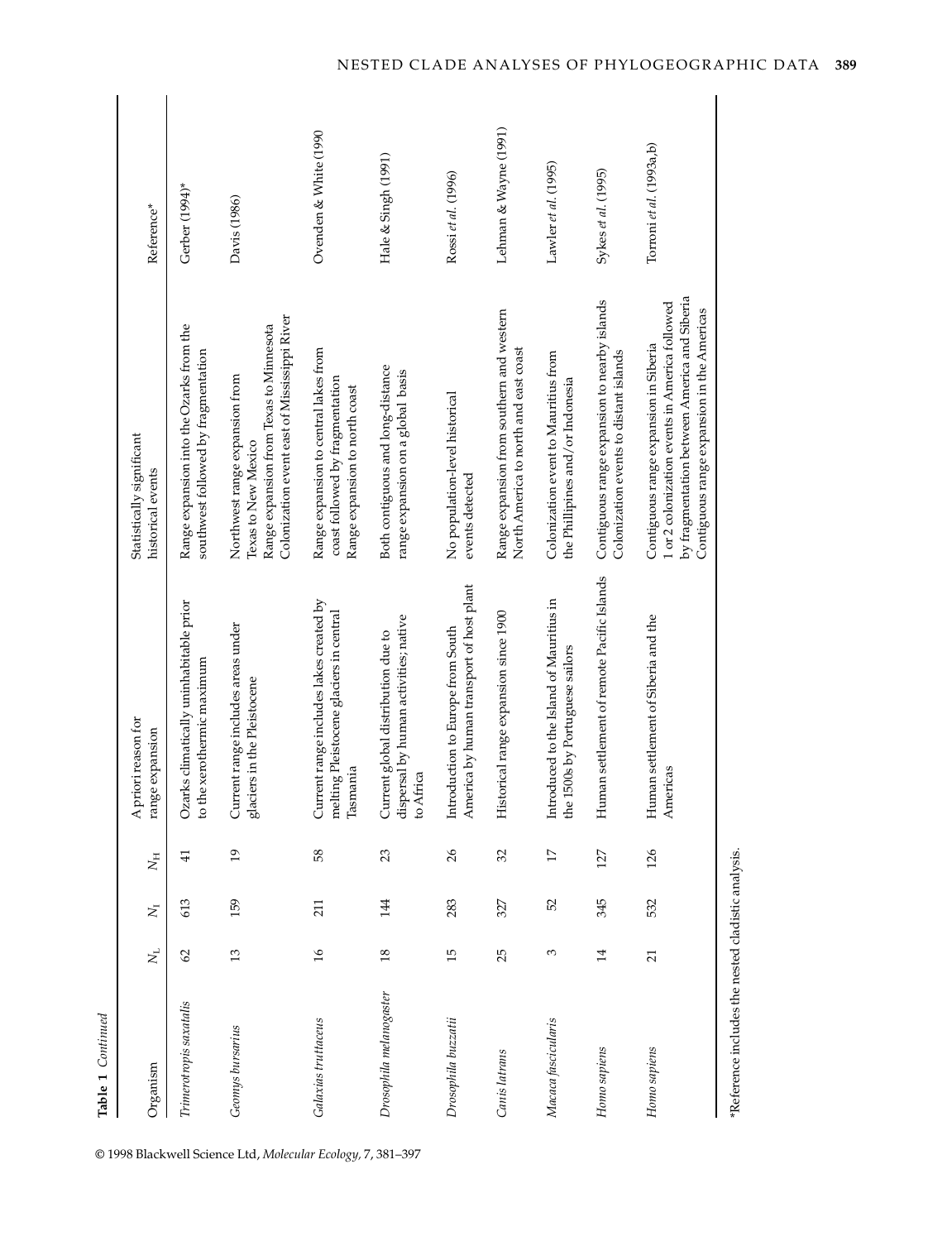all data sets except the darter *Etheostoma blennioides pholidotum*, the macaque monkey, and the fish *Galaxias truttaceus*. For the darter, the failure to detect restricted gene flow may be due to low genetic resolution (only five haplotypes, Table 1), and in the macaque, too few localities (only three, Table 1). In *G*. *truttaceus* there is genetic variation but homogeneity across most sampling locations at all clade levels, thereby indicating much gene flow among most of the sampled localities in this species. This inference is consistent with the an isozyme survey (Ovenden & White 1990). In the 10 examples showing restricted gene flow, it is most commonly observed through isolation-by-distance when the sampling was sufficient to discriminate the type of restricted gene flow. Only the two human examples showed some recurrent long-distance exchange, but even in humans gene flow is restricted primarily through isolation-by-distance.

Because the focus in this section is on historical events that influenced the spatial distribution of haplotype variation rather than gene flow, Table 1 only gives the events that were inferred using the inference key. If the geographical sampling is adequate, the inference key discriminates between contiguous range expansion (a gradual, moving front of range expansion) vs. colonization (an abrupt establishment of a population in a new geographical region), and these inferred discriminations are indicated in Table 1. However, in many cases the inference key yields an inference of range expansion, but the sample is inadequate to discriminate the details of the nature of the expansion. These events are simply referred to as 'range expansion' in Table 1.

The first five cases in Table 1 (two subspecies of tiger salamanders, two subspecies of a darter, and the lichen grasshopper) have already been analysed with a nested geographical analysis and the inference key. The remaining eight cases all represent new nested analyses of previously published data. The analysis of the first of these, the gopher *Geomys bursarius* (Davis 1986), is given below, but space limitations preclude giving the details of the other analyses. However, the details of any or all of these analyses are available upon request to the author.

Davis (1986) surveyed mtDNA restriction site variation in the gopher, *G*. *bursarius* (note, this is part of a complex of gopher taxa whose status is debated: this analysis excludes many of the controversial taxa and restricts the analysis only to the widespread populations of this species in the central part of its range). These gophers are found in a mid-continental belt in North America that extends from southern locations that were never glaciated, such as Texas, to northern locations such as Minnesota that were under Pleistocene ice sheets. Figure 3 represents the mtDNA haplotype network estimated from the data of Davis (1986) using the algorithm of Templeton *et al*. (1992), along with the resulting nested design. In this case, outgroup data can root the tree, and the only effect the outgroup has on the nested design is to designate clade 4–1 as an interior clade at the highest level of nesting. Figure 4 presents the results of the nested analysis of clade and nested clade distances, along with the inferences reached by using the inference key. As can be seen from Fig. 4, there is much evidence for range expansion in this species. The inferences of range expansion found within clades 1–1, 2–1 and 4–1 all involve populations in Texas and New Mexico, indicating a north-west range expansion from Texas. These three clades define a continuous nested series of clades (Fig. 4, note that clade 3–1 is the same as clade 2–1; such 'degeneracy' arises when there are internal nodes in the haplotype tree that are not represented by haplotypes actually present in the sample). This indicates that this range expansion occurred gradually on the time scale marked by mtDNA coalescent events. The range expansion within clade 3–4 is specifically inferred to be due to a colonization event, and involves the only population of this species on the east bank of the Mississippi River (in Illinois), indicating a transfer event of gophers to Illinois from the west. The range expansion detected within clade 4–2 involves populations from Kansas to Minnesota, and this event in turn is nested within a range expansion at the highest clade level involving populations from Texas and New Mexico expanding into the northern states from Kansas through Minnesota. The nesting of these two range expansion events both geographically and within the clade structure of the haplotype tree indicates that this was also a range expansion that occurred gradually on the timescale marked by mtDNA coalescent events. All of these inferences are consistent with prior expectations (Davis 1986).

#### **Discussion**

The results given and summarized in this study clearly demonstrate that nested analyses of haplotype trees with geographical data provide greater statistical power and precision than traditional *F*-statistic analysis for detecting genetic/geographical associations. More importantly, the nested haplotype tree approach can reveal extremely different patterns of association even in those cases that appear indistinguishable to nonhistorical analyses. The fact that different spatial/temporal patterns can be detected with the nested analysis opens up the potential for discriminating among various evolutionary causes for associations arising between genetic and spatial variation. Restricted gene flow, fragmentation events, and range expansion events (including both contiguous range expansion and long-distance colonization events) can all create genetic/spatial associations. Of these, the patterns associated with range expansions are the most controversial and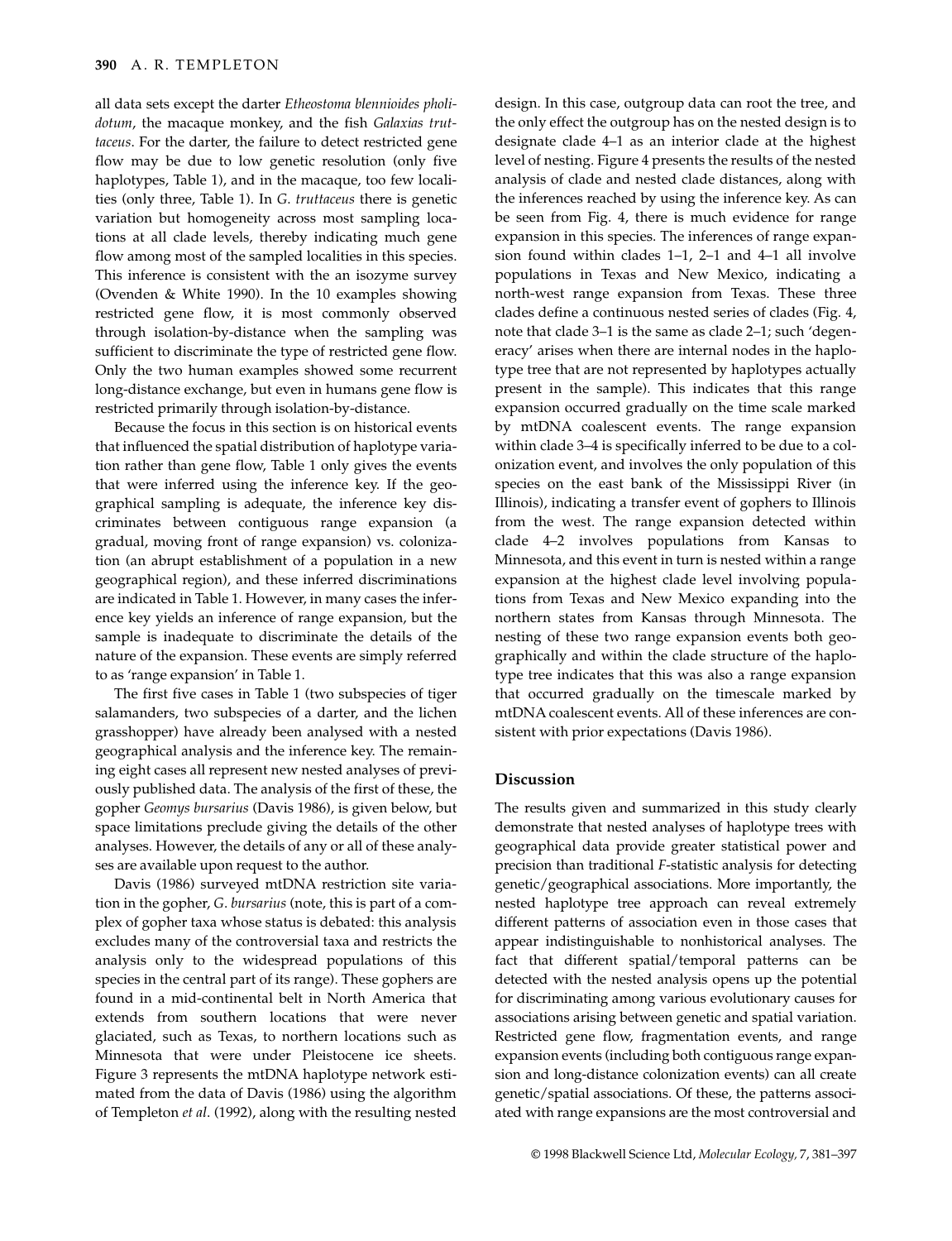

**Fig. 3** The haplotype network for mitochondrial DNA haplotypes from the gopher *Geomys bursarius*. Each line in the network represents a single mutational change. 0 indicates an interior node in the network that was not present in the sample; that is, these are inferred intermediate haplotypes between two nearest neighbour haplotypes in the network that differed by two or more mutations. Haplotype numbers are those given in Davis (1986). The states in which they were collected are indicated after the haplotype number. Thin-lined polygons indicate the haplotypes grouped together into 1-step clades, and medium-lined polygons indicate the 1-step clades nested together into 2-step clades. The higher nesting categories are shown in the network of 2-step clades given in the curved-cornered rectangle in the top right of the Figure. In the 2-step clade network, thin-lined polygons indicate the 2-step clades grouped together into 3-step clades, and medium-lined polygons indicate the 3-step clades nested together into 4-step clades.

least studied. This study therefore examined the ability of the nested analysis to infer range expansion events. Accordingly, 13 data sets with strong prior evidence of range expansions were analysed, with the results summarized in Table 1. As can be seen, range expanions were inferred in 12 of the 13 cases.

One potential explanation for this high success rate is that the criteria for range expansion given in the inference key are so broad that range expansion events will be commonly inferred. If this were true, a large number of false positives would be expected as well. Fortunately, this does not seem to be the case. A total of 99 nesting clades had significant deviations from the null hypothesis in the 13 data sets analysed, but only a subset of 35 led to the inference of range expansion. The most common inference was restricted gene flow, and a few fragmentation sion pattern, 34 were consistent with prior knowledge (many range expansion events influenced mutiple clades, as shown by the gopher example). Only one inferred range expansion event was not expected a priori, and that is the expansion of *Galaxias truttaceus* from the southeastern coastal rivers to the north in Tasmania. Even this inferred range expansion event is not necessarily a false positive because a land bridge existed between Tasmania and Australia 10 000–20 000 years ago (Ovenden & White 1990) which may have prevented the south-eastern fish from reaching the northern streams until relatively recently. However, even if this case is regarded as a false positive, the fact that 34 of the 35 clades inferring range expansion were compatible with prior knowledge out of a

events were also inferred (Table 1). Moreover, of the 35 nesting clades associated with a significant range expan-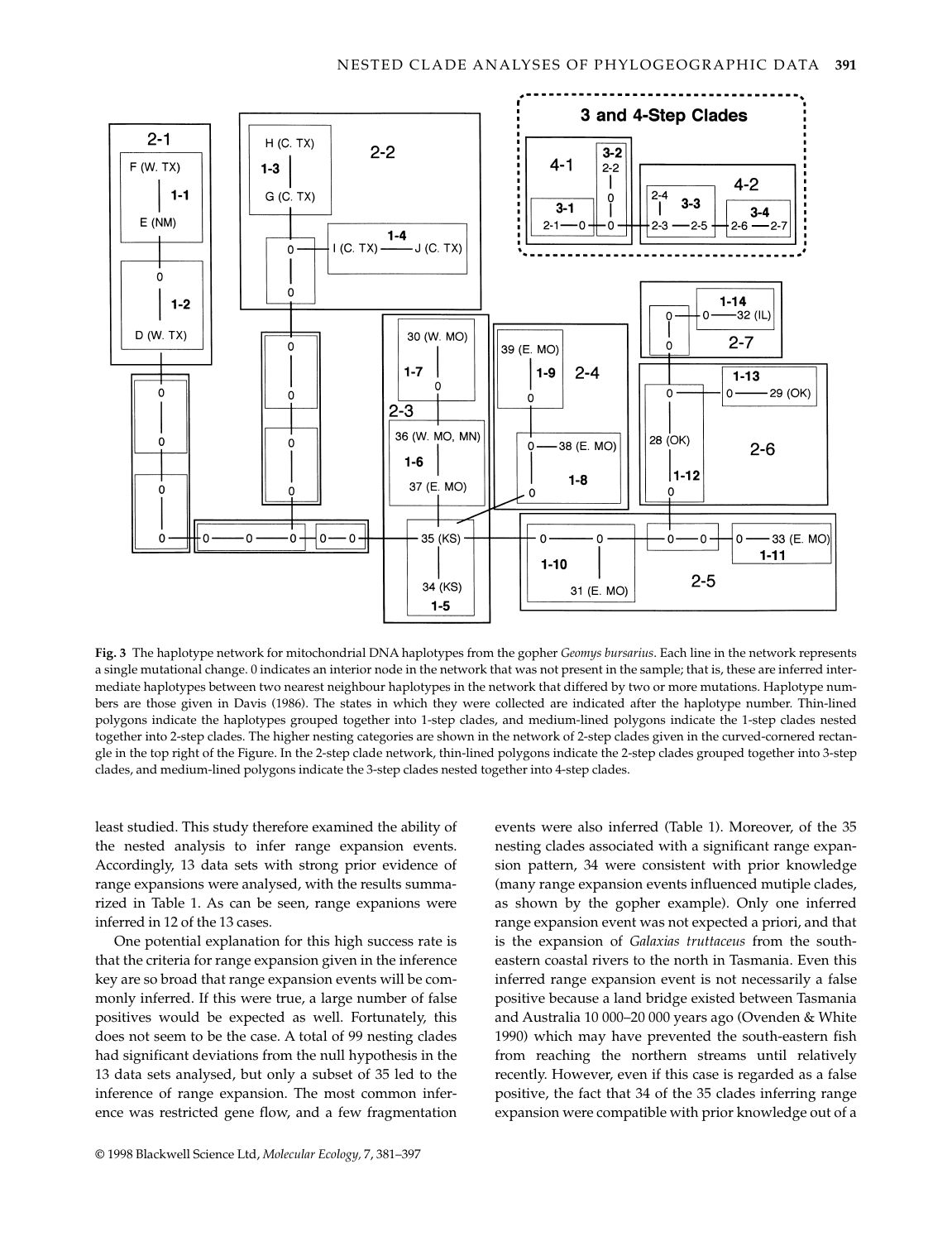#### **392** A. R. TEMPLETON

| Haplotypes                                       |                       |                       |                      | 1-Step Clades                        |                  |               | 2-Step Clades                    |               |       | 3-Step Clades        |                         |       | 4-Step Clades        |                         |
|--------------------------------------------------|-----------------------|-----------------------|----------------------|--------------------------------------|------------------|---------------|----------------------------------|---------------|-------|----------------------|-------------------------|-------|----------------------|-------------------------|
| No.                                              | $\mathbf{D}_{\rm c}$  | $\mathbf{D_{n}}$      | No.                  | $\mathbf{D_{c}}$                     | $D_n$            | No.           | $\mathbf{D}_{\rm c}$             | $D_n$         | No.   | $\mathbf{D}_{\rm c}$ | $\mathsf{D}_\mathsf{n}$ | No.   | $\mathbf{D}_{\rm c}$ | $\mathsf{D}_\mathsf{n}$ |
| $\mathbf{E}% _{t}\left  \mathbf{1}\right\rangle$ | OS.                   | 222 <sup>h</sup>      |                      |                                      |                  |               |                                  |               |       |                      |                         |       |                      |                         |
| $\mathbf F$                                      | 0                     | 21 <sup>S</sup>       |                      |                                      |                  |               |                                  |               |       |                      |                         |       |                      |                         |
| $I-T$                                            | 0                     | $202^{\rm L}$         |                      |                                      |                  |               |                                  |               |       |                      |                         |       |                      |                         |
|                                                  | 1-2-11-12-13-14No:RE  |                       | $1-1$                | 38                                   | 121 <sup>s</sup> |               |                                  |               |       |                      |                         |       |                      |                         |
| D                                                | $\mathbf 0$           | $\boldsymbol{0}$      | $1-2$                | Q5                                   | 122 <sup>1</sup> |               |                                  |               |       |                      |                         |       |                      |                         |
|                                                  |                       |                       | $I-T$                | $-38s$                               | 1 <sub>L</sub>   |               |                                  |               |       |                      |                         |       |                      |                         |
|                                                  |                       |                       |                      | 1-2-11-12-13-14No:RE                 |                  | $2 - 1$       | 121                              | 214           | $3-1$ | 121 <sup>s</sup>     | 214 <sup>s</sup>        |       |                      |                         |
|                                                  |                       |                       |                      |                                      |                  |               |                                  |               |       |                      |                         |       |                      |                         |
| Н                                                | $\boldsymbol{0}$      | $\boldsymbol{0}$      |                      |                                      |                  |               |                                  |               |       |                      |                         |       |                      |                         |
| Ġ                                                | 0                     | 0                     | $1-3$                | $\boldsymbol{0}$<br>$\boldsymbol{0}$ | 0                |               |                                  |               | 3-2   | 0 <sup>5</sup>       | 4291.                   |       |                      |                         |
| Ţ<br>J                                           | 0<br>$\boldsymbol{0}$ | 0<br>0                | $1-4$                |                                      | 0                | $2 - 2$       | $\boldsymbol{0}$                 | 429           | $I-T$ | $121^L$              | $-216s$                 | 41    |                      |                         |
|                                                  |                       |                       |                      |                                      |                  |               |                                  |               |       | 1-2-11-12-13-14No:RE |                         |       | 2855                 | 750L                    |
| 34                                               | 0 <sup>S</sup>        | 60 <sup>s</sup>       |                      |                                      |                  |               |                                  |               |       |                      |                         |       |                      |                         |
| 35                                               | $\mathbf 0$           | $655 -$               |                      |                                      |                  |               |                                  |               |       |                      |                         |       |                      |                         |
| $\operatorname{I-T}$                             | 0                     | 649L                  |                      |                                      |                  |               |                                  |               |       |                      |                         |       |                      |                         |
|                                                  |                       | 1-2-3-4-9-10No:IBD/FR | $1-5$                | 118 <sup>s</sup>                     | 274              |               |                                  |               |       |                      |                         |       |                      |                         |
| 36                                               | 327                   | 326                   |                      |                                      |                  |               |                                  |               |       |                      |                         |       |                      |                         |
| 37                                               | 0                     | 440                   | 16                   | 331                                  | 314              |               |                                  |               |       |                      |                         |       |                      |                         |
| 30                                               | $\mathbf 0$           | $\mathbf{0}$          | $1-7$                | $\boldsymbol{0}$                     | 165              |               |                                  |               |       |                      |                         |       |                      |                         |
|                                                  |                       |                       | $I-T$                | 225 <sup>s</sup>                     | 129              |               |                                  |               |       |                      |                         |       |                      |                         |
|                                                  |                       |                       |                      | 1-2-3-4-9-10No:IBD/FR                |                  | $2-3$         | 286                              | 302           |       |                      |                         |       |                      |                         |
|                                                  |                       |                       |                      |                                      |                  |               |                                  |               |       |                      |                         |       |                      |                         |
| 38                                               | $\mathbf 2$           | $\overline{c}$        | 1-8                  | $\overline{\mathbf{2}}$              | 4                |               |                                  |               |       |                      |                         |       |                      |                         |
| 39                                               | $\boldsymbol{0}$      | $\boldsymbol{0}$      | $1-9$                | 0                                    | 2                | $2 - 4$       | 3 <sup>s</sup>                   | 281           |       |                      |                         |       |                      |                         |
|                                                  |                       |                       | $I-T$                | $\overline{\mathbf{c}}$              | $\overline{c}$   |               |                                  |               |       |                      |                         |       |                      |                         |
| 31                                               | $\mathbf 0$           | $\mathbf 0$           | $1 - 10$             | 0                                    | 0                | 2-5           | 68                               | 293           |       |                      |                         |       |                      |                         |
| 33                                               | $\overline{0}$        | $\mathbf 0$           | $1 - 11$             | $\boldsymbol{0}$                     | 0                | $I-T$         | 140                              | 17            |       |                      |                         |       |                      |                         |
|                                                  |                       |                       |                      |                                      |                  |               | 1-2-3-4No: IBD                   |               | 33    | 297S                 | 2865                    | $4-2$ | 342 <sup>s</sup>     | 401                     |
|                                                  |                       |                       |                      |                                      |                  |               |                                  |               |       |                      |                         | $I-T$ | $-57$                | 349L                    |
| 28                                               | $\mathbf 0$           | $\mathbf 0$           | $1 - 12$<br>$1 - 13$ | $\mathbf 0$<br>$\boldsymbol{0}$      | 14<br>14         |               |                                  |               |       |                      |                         |       | 1-2-11-12-13-14No:RE |                         |
| 29                                               | 0                     | $\mathbf 0$           | $I-T$                | $\boldsymbol{0}$                     | 0                |               |                                  | $254^{\circ}$ | $3-4$ | 335                  | 453                     |       |                      |                         |
|                                                  |                       |                       |                      |                                      |                  | 26<br>$2 - 7$ | 0 <sup>8</sup><br>0 <sup>S</sup> | 499L          | $I-T$ | $-38$                | $-167S$                 |       |                      |                         |
| 32                                               | $\boldsymbol{0}$      | $\boldsymbol{0}$      | $1 - 14$             | $\boldsymbol{0}$                     | $\mathbf 0$      | $I-T$         | 0                                | $-245^s$      |       | 1-2-11-12No: RE      |                         |       |                      |                         |
|                                                  |                       |                       |                      |                                      |                  |               | 1-2-11-12-13Yes: RE              |               |       |                      |                         |       |                      |                         |

**Fig. 4** Results of the nested geographical analysis of the *Geomys bursarius* mtDNA haplotypes. The nested design is given in Fig. 3, as are the haplotype and clade designations. Following the name or number of any given clade are the clade and nested clade distances. Also, in those nesting clades containing both tip and interior nested clades, the average difference between interior vs. tip clades for both distance measures is given in the row labelled I-T. A superscript S means that the distance measure was significantly small at the 5% level, and a superscript L means that the distance measure was significantly large. At the bottom of the boxes that indicate a nested set of clades in which one or more of the distance measures was significantly large or small is a line indicating the biological inference. The numbers refer to the sequence of questions in the key that the pattern generated, followed by the answer to the final question in the inference key. Following this answer is the biological inference generated by use of the inference key, where RE is range expansion, FR is fragmentation, and IBD is recurrent gene flow restricted by isolation by distance. If two or more of these symbols are after the colon, the inference key could not distinquish among the indicated alternatives.

total of 99 significant clades implies that the inference key does not lead to frequent false positives.

This conclusion is reinforced by contrasting these analyses to other nested analyses done on species or sets of populations where there was no prior expectation of range expansion. There was no prior expectation of range expansion in the *Drosophila melanogaster* populations from the eastern half of the USA, and none was inferred for either the Adh or Amy loci even though both loci detected significant geographical associations due to gene flow. There was also no prior expectation of range expansions in the three African bovid species analysed by Templeton &

Georgiadis (1996), and only one was inferred for the impala (which in hindsight is biologically reasonable, Templeton & Georgiadis 1996). Another recently published example of an organism with no prior expectation of range expansion is provided by the work of Williams & Benzie (1997) on the high-dispersal starfish *Linckia laevigata* in the Indo-West Pacific. The mtDNA haplotype tree given in that paper was subjected to the nested distance analysis. Out of 23 nested clades, six led to the rejection of the null hypotheses of no geographical associations. Using the inference key, four of these associations were inferred to be due to gene flow constrained by isolation by distance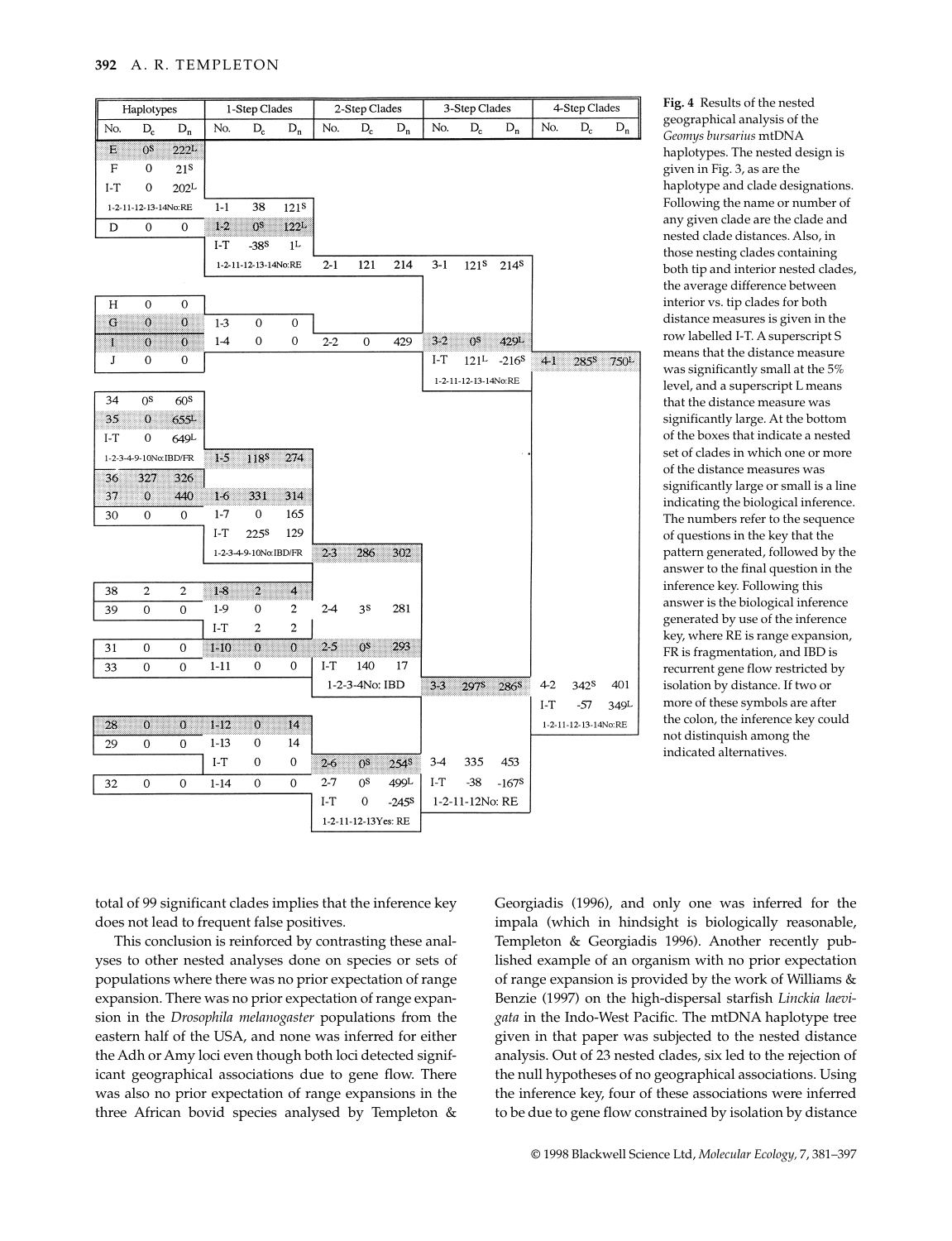and two were inconclusive. These conclusions are consistent with the interpretations given in Williams & Benzie (1997). If the inference key is an accurate guide, there should be an excess of inferences of range expansion in the data sets with prior knowledge of range expansion. This is indeed the case: 12 of the data sets with prior knowledge of range expansion led to a statistically significant inference of range expansion (s) and one did not; of the six data sets without prior knowledge of range expansion discussed above, one led to a significant inference of range expansion and five did not. This difference in the frequency of range expansion inference is significant (the two-tailed Fisher's exact test *P* value is 0.003). Even if the *D. melanogaster* Adh and Amy results are regarded as a single test rather than two, the difference is still highly significant (the two-tailed Fisher's exact test *P* value is 0.008). The difference between these two data sets is also seen when the Fisher's exact test is applied to nesting clades as the unit of analysis rather than species of gene region: for the 13 data sets with prior knowledge of range expansion, 35 significant nesting clades led to inferences of range expansion while 64 did not; for the six data sets with no prior knowledge of range expansion, one significant nesting clade led to an inference of range expansion and 23 did not. This difference has a two-tailed *P* value of 0.002. These results reinforce the conclusion that the inference key is not prone to false positives for range expansion.

However, as the *Drosophila buzzatii* example reveals, the inference key is not infallible (Table 1). The patterns described by Cann *et al*. (1987) which were the basis of the criteria incorporated into the inference key require that the expanding populations carry along with them only a subset of the haplotype variation found in the ancestral geographical range, and places great importance upon tip clades found in the expanded area. There are two ways in which tip clades can be found in the expanded area. First, one or more tip clades could be carried over from the ancestral population into the expanding population. Second, after expansion occurs, restricted gene flow (or fragmentation) between the colonized region and the ancestral region would allow the mutational process to create new tip clades that are found primarily or exclusively in the colonized region. Hence, the criteria for range expansion in the inference key will not be satisfied if the range expansion took place by a colonization event associated with an extreme founder effect such that no tip haplotypes were included in the original colonizing population (or at least failed to survive to the present time in the descendants of the colonists), and if the colonization event was sufficiently recent such that no new mutations have arisen in the colonized area.

This is apparently what happened in the case of *D. buzzatii*. Rossi *et al*. (1996) studied mtDNA restriction site variation in Argentinean and Iberian Peninsula popula-

tions. Although Rossi *et al*. (1996) had reasonable sample sizes in the Iberian Peninsula, all Iberian flies had only one mitochondrial haplotype (haplotype I in Rossi *et al*. 1996). Moreover, the haplotype that was fixed in the Iberian populations is located at an interior node in the mtDNA haplotype tree (Fig. 3 in Rossi *et al*. 1996) and is the most common haplotype in Argentina. The other data set analysed in the present study that was affected by a long-distance colonization event with an extreme founder effect was that of the macaque monkeys (*Macaca fascicularis*) (Lawler *et al*. 1995). As with *D. buzzatii*, only a single mtDNA haplotype lineage connects the Mauritian colony with its Indonesian/Filipino ancestral population (Lawler *et al*. 1995). This result supports previous work using protein electrophoresis (Kondo *et al*. 1993) of an extreme founder effect even though the current Mauritian population numbers between 25 000 and 35 000 macaques. However, unlike the case of *D. buzzatii* in which no Iberian specific mutations exist, three mutations are found in the macaque haplotype tree (Fig. 2 of Lawler *et al*. 1995) which are restricted to Mauritius, two of which represent fixed differences between Mauritian and ancestral populations. This indicates that mutations have occurred in the Mauritian population after the original colonization event. Hence, even though the Mauritian sample has fewer locations than the *D. buzzatii* sample (three vs. 15), fewer numbers of individuals surveyed (52 vs. 283) and less genetic resolution (17 haplotypes with loops in the haplotype tree vs. 26 haplotypes with no loops), a highly significant colonization event is detected by the nested analysis of the macaque data but not the *D. buzzatii* data. As illustrated by these contrasting data sets, the inference key may not detect all range expansions due to a small founder colony being established so recently that no new mutations are detectable in the sample.

Despite the failure to detect the *D. buzzatii* colonization event, the success in detecting almost all range expansion events consistent with prior knowledge and with only one potential false positive indicates that the criteria for range expansion incorporated into the inference key are a valid and accurate means of identifying range expansion events due either to contiguous range expansion or due to a colonization event. The range expansion criteria in the inference key also have a broad range of generality, given the fact that the detected range expansion events occurred in a diverse set organisms upon many different geographical scales and over a broad range of time scales (with coalescent phenomenon, the relevant time scale is in generations not years). As shown in Table 1, these results also indicate the statistical robustness of the inference key, as the data sets differed greatly in the number of localities sampled, the overall sample size, and the degree of genetic resolution (i.e. the number of haplotypes and depth of the nesting design).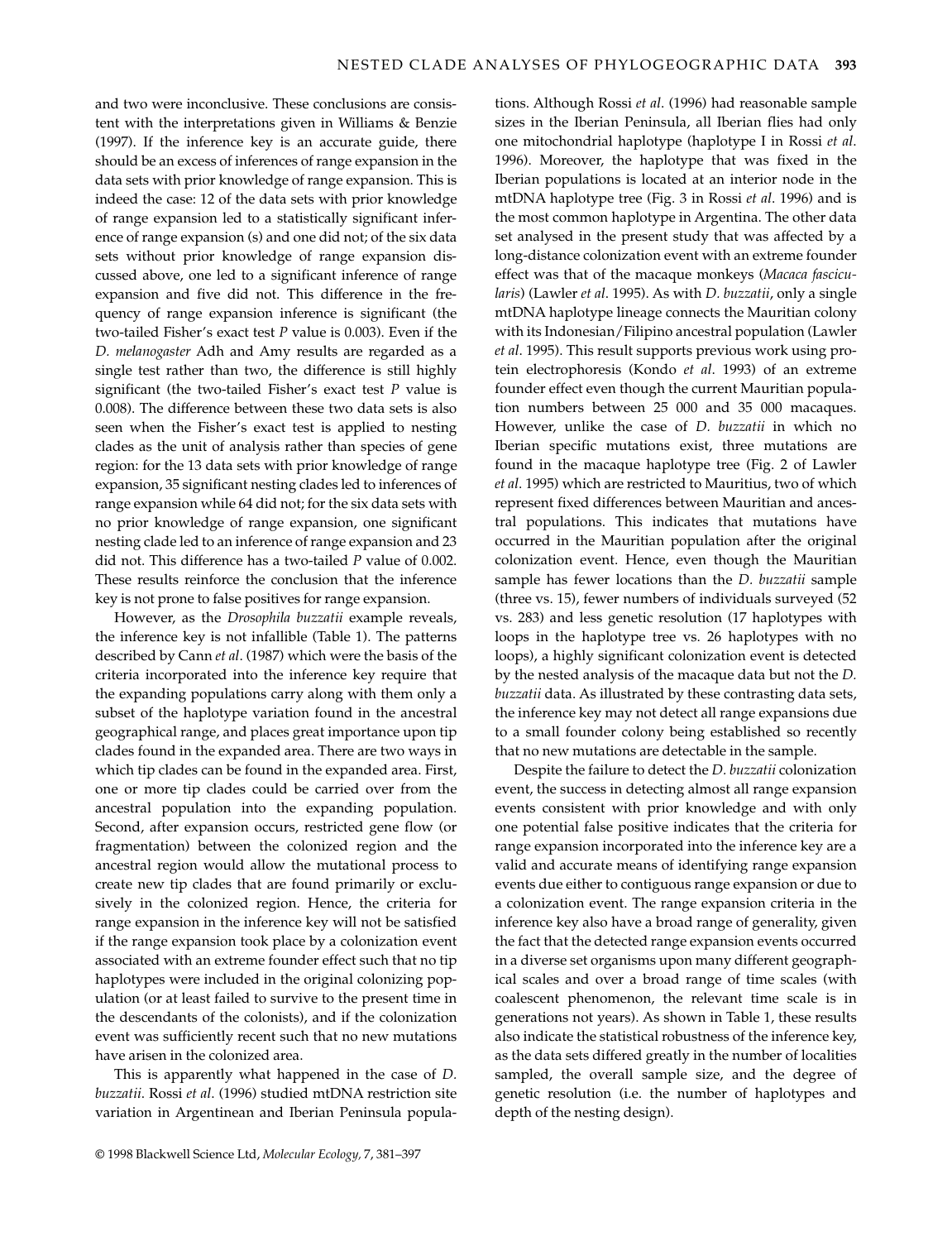#### **394** A. R. TEMPLETON

At the beginning of this article, the question was raised 'can this new temporal information be used to shed more light upon the spatial distribution of current allelic variation?' In light of the results presented and summarized in this article, the answer is clearly yes. Haplotype trees allow more power in testing for genetic/geographical associations and more precision in estimating gene flow parameters. Nested analyses of haplotype trees solve one of the major problems of interpreting spatial patterns of genetic variation, i.e. separating the effects of population structure from population history. Moreover, unlike drawing inferences from pictorial overlays of haplotype networks upon geography, the nested geographical analysis coupled with the inference key provides an assessment of statistical significance, explicit inference criteria, and guidance to the researcher for how to collect future samples to make sound biological inference. Finally, the nested analyses allow a dynamic, temporal reconstruction of how population structure and historical events have been interwoven to shape the present-day composition of the population under study. For these reasons, haplotype trees represent a powerful tool that quantitatively and qualitatively enhances the ability to study population structure and recent evolutionary history.

One major limitation of this approach is that it is basically a single-locus analysis. As a result, both evolutionary stochasticity and locus-specific evolutionary forces such as natural selection may either erode power or even mislead the investigator. One way to circumvent this problem would be to perform separate haplotype tree analyses on multiple loci surveyed in the same individuals. This approach is exemplified by the nested geographical distance analyses of the Adh and Amy loci surveyed in the same stocks of *D. melanogaster* in the eastern USA. Both analyses detected significant associations, and in both cases the inference key led to the inference of restricted (but still high) gene flow as the cause. The compatibility of the results across loci is reassuring, but in the future it would be desirable to go beyond an assessment of compatibility. Just as many loci can be pooled together to yield a single estimate of  $F_{ST}$  in the traditional, nonhistorical analyses of population structure, methods need to be developed for pooling the results across loci into an integrated analysis of population structure and history. However, even an assessment of compatibility across loci could represent a powerful tool for investigating evolutionary forces. Lewontin & Krakauer (1973) suggested that loci that yield  $F_{ST}$  values which are discrepant with the  $F_{ST}$ values estimated from the majority of loci are good candidates for having been influenced by natural selection. Given that the results of this study indicate that nested haplotype tree analyses are more powerful and detailed than nonhistorical  $F_{ST}$  analyses, it may prove that haplotype tree analyses will be much more powerful in detecting discrepant DNA regions that have been subjected to locus-specific evolutionary forces. Thus, a second need for future development would be to integrate these haplotype tree analyses of geographical distribution with haplotype tree analyses of natural selection (e.g. Templeton 1996b). With such an integrated geographical/selectional analyses, it would be possible to test directly the hypothesis that outlier DNA regions have been subjected to natural selection. This would result not only in cleaner and harder inferences about population structure and history, but would also provide a potentially powerful tool for studying natural selection. This is indeed an exciting prospect.

#### **Acknowledgements**

I would like to thank Keri Williamson, Christina Gardenal, Reinaldo Alves de Brito, and Rebecca Reichardt for their many valuable comments and suggestions on an earlier version of this article. I would also like to thank Robert Ricklefs, Eldredge Bermingham, and an anonymous reviewer for their excellent reviews which have resulted in a stronger article.

#### **References**

- Aquadro CF, Desse SF, Bland MM, Langley CH, Laurie-Ahlberg CC (1986) Molecular population genetics of the alcohol dehydrogenase gene region of *Drosophila melanogaster. Genetics*, **114**, 1165–1190.
- Avise JC (1994) *Molecular Markers, Natural History and Evolution*. Chapman & Hall, New York.
- Ayala FJ (1995) The myth of Eve: molecular biology and human origins. *Science*, **270**, 19301936.
- Cann RL, Stoneking M, Wilson AC (1987) Mitochondrial DNA and human evolution. *Nature*, **325**, 31–36.
- Castelloe J, Templeton AR (1994) Root probabilities for intraspecific gene trees under neutral coalescent theory. *Molecular Phylogenetics and Evolution*, **3**, 102–113.
- Davis SK (1986) Population structure and patterns of speciation in *Geomys* (Rodentia: Geomyidae): an analysis using mitochondrial and ribosomal DNA. PhD thesis, Division of Biomedical and Biological Sciences. Washington University, St. Louis.
- Davis SK, Strassmann JE, Hughes C, Pletscher LS, Templeton AR (1990) Population structure and kinship in *Polistes* (Hymenoptera, Vespidae): an analysis using ribosomal DNA and protein electrophoresis. *Evolution*, **44**, 1242–1253.
- Ewens WJ (1983) The role of models in the analysis of molecular genetic data, with particular reference to restriction fragment data. In: *Statistical Analysis of DNA Sequence Data* (ed. Weir BS), pp. 45–73. Marcel Dekker, New York.
- Gerber A (1994) The semiotics of subdivision: an empirical study of the population structure of *Trimerotropis saxatilis* (Acrididae). PhD thesis, Division of Biomedical and Biological Sciences. Washington University, St. Louis.
- Hale LR, Singh RS (1991) A comprehensive study of genic variation in natural populations of *Drosophila melanogaster*. IV. mitochondrial DNA variation and the role of history vs. selection in the genetic structure of geographic populations. *Genetics*, **129**, 103–117.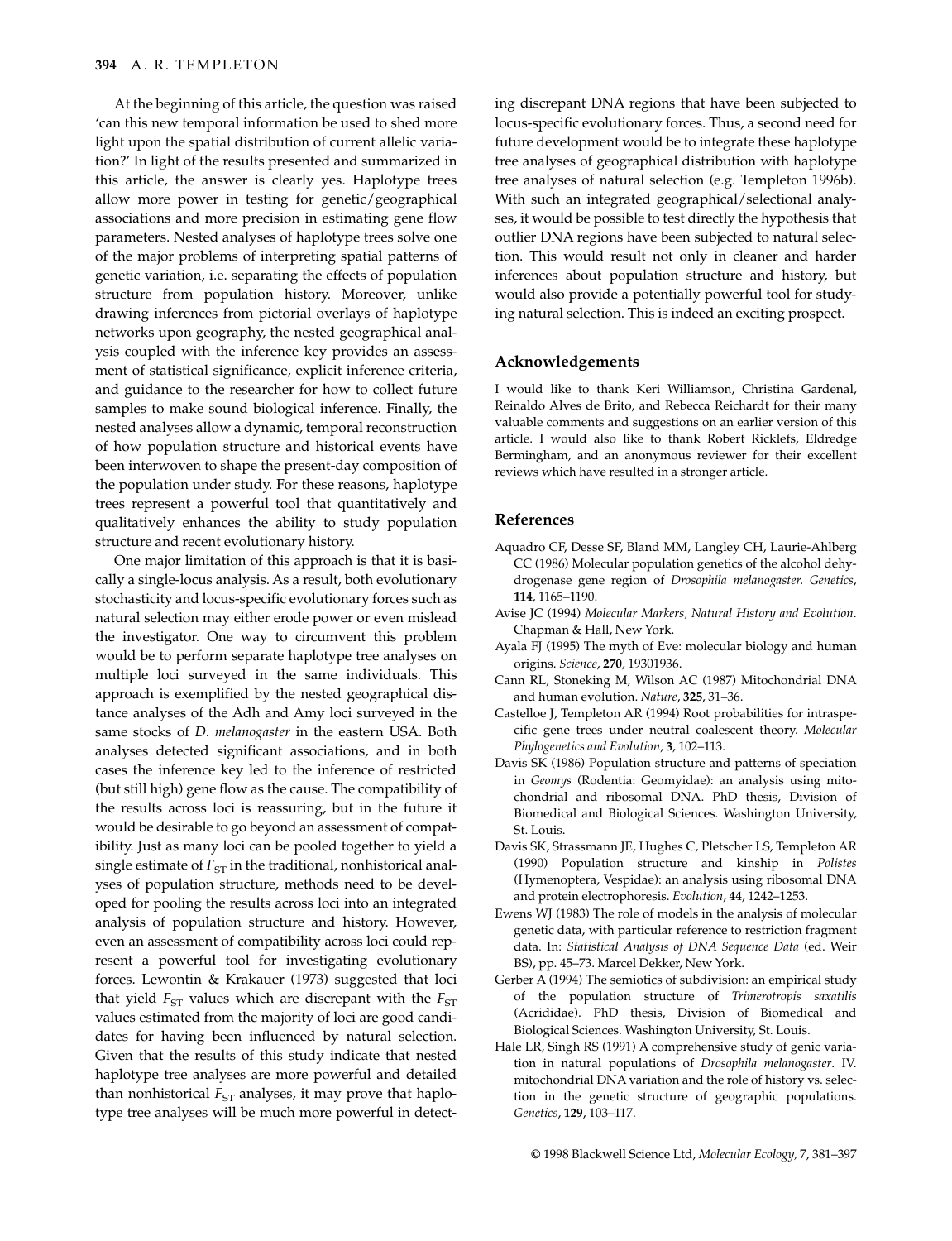- Hudson RR, Slatkin M, Maddison WP (1992) Estimation of levels of gene flow from DNA sequence data. *Genetics*, **132**, 583–589.
- Kondo M, Kawamoto Y, Nozawa K, Matsubayashi K, Watanabe T, Griffiths O, Stangley MA (1993) Population genetics of the crab-eating macaques (*Macaca fascicularis*) on the island of Mauritius. *American Journal of Primatology*, **29**, 167–182.
- Langley CH, Ito K, Voelker RA (1988) Naturally occurring variation in the restriction map of the *Amy* region of *Drosophila melanogaster. Genetics*, **119**, 447–454.
- Lawler SH, Sussman RW, Taylor LL (1995) Mitochondrial DNA of the Mauritian Macaques (*Macaca fascicularis*): an example of the founder effect. *American Journal of Physical Anthropology*, **96**, 133–141.
- Lehman N, Wayne RK (1991) Analysis of coyote mitochondrial-DNA genotype frequencies: estimation of the effective number of alleles. *Genetics*, **128**, 405–416.
- Lewontin RC, Krakauer J (1973) Distribution of gene frequency as a test of the theory of the selective neutrality of polymorphisms. *Genetics*, **74**, 175–195.
- Nei M, Takahata N (1993) Effective population size, genetic diversity, and coalescence time in subdivided populations. *Journal of Molecular Evolution*, **37**, 240–244.
- Neigel JE, Avise JC (1993) Application of a random-walk model to geographic distributions of animal mitochondrial DNA variation. *Genetics*, **135**, 1209–1220.
- Neigel JE, Ball RM, Avise JC (1991) Estimation of single generation migration distances from geographic variation in animal mitochondrial DNA. *Evolution*, **45**, 423–432.
- Ovenden JR, White RWG (1990) Mitochondrial and allozyme genetics of incipient speciation in a landlocked population of *Galaxias truttaceus* (Pisces, Galaxiidae). *Genetics*, **124**, 701–716.
- Rossi MS, Barrio E, Latorre A, Quezada-Diaz JE, Hasson E, Moya A, Fontdevila A (1996) The evolutionary history of *Drosophila buzzatii*. XXX. Mitochondrial DNA polymorphism in original and colonizing populations. *Molecular Biology and Evolution*, **13**, 314–323.
- Slatkin M (1989) Detecting small amounts of gene flow from phylogenies of alleles. *Genetics*, **121**, 609–612.
- Slatkin M (1991) Inbreeding coefficients and coalescence times. *Genetical Research*, **58**, 167–175.
- Slatkin M (1993) Isolation by distance in equilibrium and nonequilibrium populations. *Evolution*, **47**, 264–279.
- Slatkin M, Maddison WP (1989) A cladistic measure of gene flow inferred from the phylogenies of alleles. *Genetics*, **123**, 603–613.
- Slatkin M, Maddison WP (1990) Detecting isolation by distance using phylogenies of genes. *Genetics*, **126**, 249–260.
- Sykes B, Leiboff A, Low-Beer J, Tetzner S, Richards M (1995) The origins of the Polynesians: an interpretation from mitochondrial lineage analysis. *American Journal of Human Genetics*, **57**, 1463–1475.
- Takahata N (1991) Genealogy of neutral genes and spreading of selected mutations in a geographically structured population. *Genetics*, **129**, 585–595.
- Takahata N, Slatkin M (1990) Genealogy of neutral genes in two partially isolated populations. *Theoretical Population Biology*, **38**, 331–350.
- Templeton AR (1993) The 'Eve' hypothesis: a genetic critique and reanalysis. *American Anthropology*, **95**, 51–72.
- Templeton AR (1994) 'Eve': hypothesis compatibility vs. hypothesis testing. *American Anthropology*, **96**, 141–147.
- Templeton AR (1996a) Gene lineages and human evolution. *Science*, **272**, 1363.
- Templeton AR (1996b) Contingency tests of neutrality using intra/interspecific gene trees: the rejection of neutrality for the evolution of the mitochondrial cytochrome oxidase II gene in the hominoid primates. *Genetics*, **144**, 1263–1270.
- Templeton AR, Boerwinkle E, Sing CF (1987) A cladistic analysis of phenotypic associations with haplotypes inferred from restriction endonuclease mapping. I. Basic theory and an analysis of alcohol dehydrogenase activity in *Drosophila. Genetics*, **117**, 343–351.
- Templeton AR, Crandall KA, Sing CF (1992) A cladistic analysis of phenotypic associations with haplotypes inferred from restriction endonuclease mapping and DNA sequence data. III. Cladogram estimation. *Genetics*, **132**, 619–633.
- Templeton AR, Georgiadis NJ (1996) A landscape approach to conservation genetics: conserving evolutionary processes in the African Bovidae. In: *Conservation Genetics: Case Histories From Nature* (eds Avise JC, Hamrick JL), pp. 398–430. Chapman & Hall, New York.
- Templeton AR, Routman E, Phillips C (1995) Separating population structure from population history: a cladistic analysis of the geographical distribution of mitochondrial DNA haplotypes in the Tiger Salamander, *Ambystoma tigrinum. Genetics*, **140**, 767–782.
- Templeton AR, Sing CF (1993) A cladistic analysis of phenotypic associations with haplotypes inferred from restriction endonuclease mapping. IV. Nested analyses with cladogram uncertainty and recombination. *Genetics*, **134**, 659–669.
- Torroni A, Schurr TG, Cabell MF, Brown MD, Neel JV, Larsen M, Smith DG, Vullo Wallace DC (1993a) Asian affinities and continental radiation of the four founding native American mtDNAs. *American Journal of Human Genetics*, **53**, 563–590.
- Torroni A, Sukernik RI, Schurr TG, Starikovskaya YB, Cabell MF, Crawford MH, Comuzzie AG, Wallace DC (1993b) mtDNA variation of aboriginal Siberians reveals distinct genetic affinities with Native Americans. *American Journal of Human Genetics*, **53**, 591–608.
- Wahlund S (1928) Zuzammensetzung von Poulationen und Korrelationserscheinungen vom Standpunkt der Vererbungslehre aus betrachtet. *Hereditas*, **11**, 65–106.
- Williams ST, Benzie JAH (1997) Indo-West Pacific patterns of genetic differentiation in the high-dispersal starfish *Linckia laevigata. Molecular Ecology*, **6**, 559–573.
- Wilson P (1997) Mitochondrial DNA variation and biogeography among some etheostomid darters of the Central Highlands. PhD thesis, Division of Biomedical and Biological Sciences. Washington University, St. Louis.
- Wright S (1931) Evolution in Mendelian populations. *Genetics*, **16**, 97–159.
- Wright S (1943) Isolation by distance. *Genetics*, **28**, 114–138.

The work presented here is a continuation of the author's research on data analysis through statistical overlays upon gene trees. The gene tree approach was first developed to study the association of genetic variation at candidate trees with clinical phenotypes related to coronary artery disease. The author has since extended this approach to a wide variety of applied and basic problems.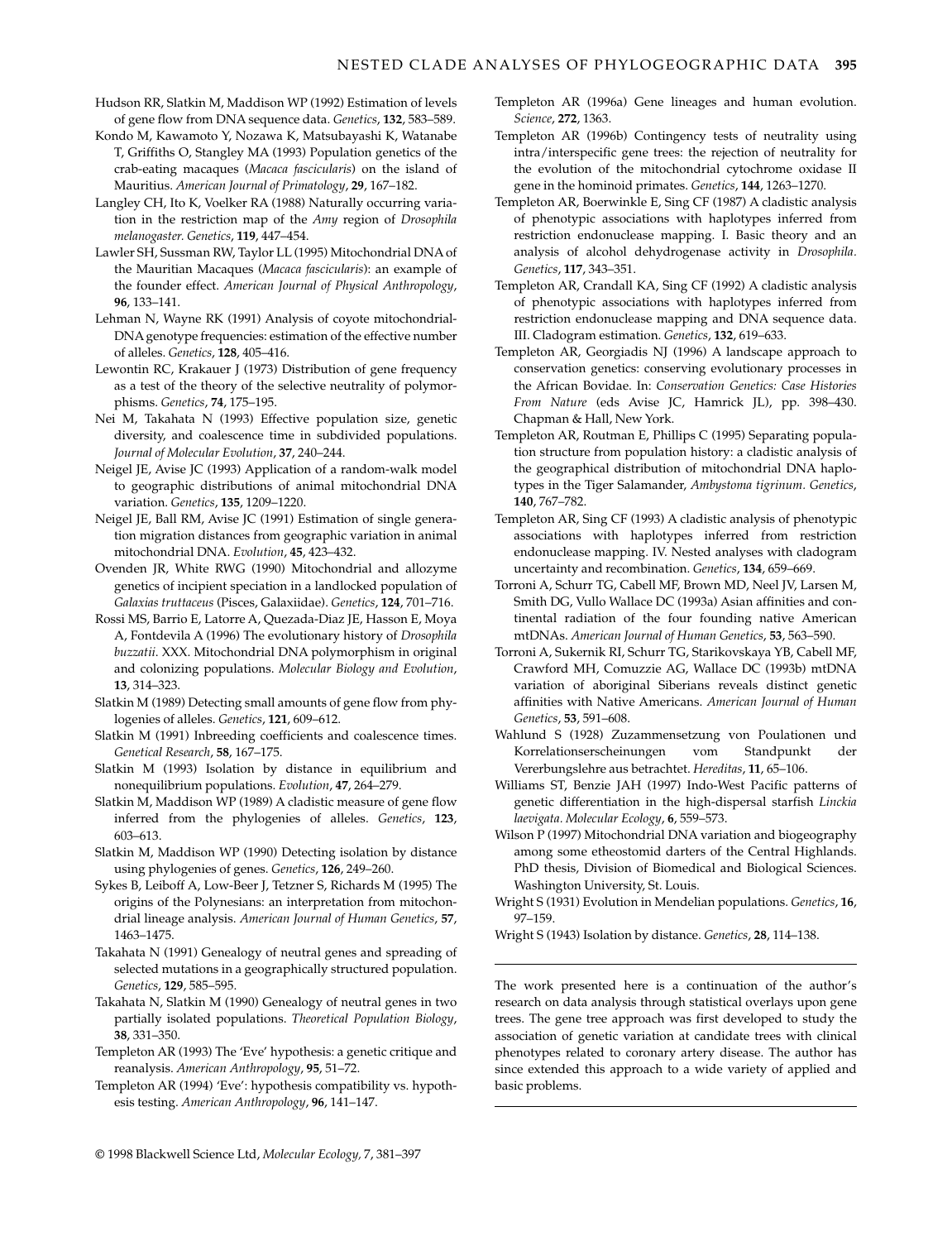## **Appendix I: Inference key for the nested haplotype tree analysis of geographical distances**

Start with haplotypes nested within a 1-step clade:

1. Are there any significant values for  $D_c$ ,  $D_n$ , or I-T within the clade?

- NO: the null hypothesis of no geographical association of haplotypes cannot be rejected (either panmixia in sexual populations, extensive dispersal in nonsexual populations, small sample size, or inadequate geographical sampling). Move on to another clade at the same or higher level.
- YES: go to step 2.

2. Are the  $D_c$  values for tip or some (but not all) interior clades significantly small or is the I–T  $D_c$  distance significantly large?

- NO: go to step 11.
- YES: go to step 3.
- Tip/interior status cannot be determined: inconclusive outcome.

3. Are any  $D_n$  and/or I-T  $D_n$  values significantly reversed from the  $D_c$  values, and/or do one or more tip clades show significantly large  $D_n$  values or interior clades significantly small  $D_n$  values or I-T significantly small  $D_n$ with the corresponding  $D_c$  values being nonsignificant?

- NO: go to step 4.
- YES: go to step 5.

4. Do the clades (or two or more subsets of them) with restricted geographical distributions have ranges that are completely or mostly nonoverlapping with the other clades in the nested group (particularly interiors), and does the pattern of restricted ranges represent a break or reversal from lower level trends within the nested series (applicable to higher-level clades only)?

- NO: restricted gene flow with isolation-by-distance (restricted dispersal by distance in non-sexual species). This inference is strengthened if the clades with restricted distributions are found in diverse locations, if the union of their ranges roughly corresponds to the range of one or more clades (usually interiors) within the same nested group (applicable only to nesting clades with many clade members or to the highest level clades regardless of number), and if the  $D_c$  values increase and become more geographically widespread with increasing clade level within a nested series (applicable to lower level clades only).
- YES: go to step 9.

5. Do the clades (or two or more subsets of them) with restricted geographical distributions have ranges that are completely or mostly nonoverlapping with the other clades in the nested group (particularly interiors), and does the pattern of restricted ranges represent a break or

reversal from lower level trends within the nested series (applicable to higher-level clades only)?

- NO: go to step 6.
- YES: go to step 15.

6. Do clades (or haplotypes within them) with significant reversals or significant  $D_n$  values without significant  $D_c$ values define geographically concordant subsets, or are they geographically concordant with other haplotypes/clades showing similar distance patterns?

- No: go to step 7.
- YES: go to step 13.
- too few clades (*<* 2) to determine concordance: insufficient genetic resolution to discriminate between range expansion/colinization and restricted dispersal/gene flow. Proceed to step 7 to determine if the geographical sampling is sufficient to discriminate between short vs. long distance movement.

7. Are the clades with significantly large  $D_n$  values (or tip clades in general when  $D_n$  for I-T is significantly small) separated from the other clades by intermediate geographical areas that were sampled?

- NO: go to step 8.
- YES: restricted gene flow/dispersal but with some long-distance dispersal.
- 8. Is the species absent in the nonsampled areas?
- NO: sampling design inadequate to discriminate between isolation by distance (short distance movements) vs. long-distance dispersal
- YES: restricted gene flow/dispersal but with some long-distance dispersal over intermediate areas not occupied by the species.

9. Are the different geographically concordant clade ranges separated by areas that have not been sampled?

- NO: past fragmentation. (If inferred at a high clade level, additional confirmation occurs if the clades displaying restricted by, at least partially, nonoverlapping distributions are mutationally connected to one another by a larger than average number of steps.)
- YES: go to step 10.

10. Is the species absent in the nonsampled areas?

- NO: geographical sampling scheme inadequate to discriminate between fragmentation and isolation by distance.
- YES: allopatric fragmentation. (If inferred at a high clade level, additional confirmation occurs if the clades displaying restricted by at least partially nonoverlapping distributions are mutationally connected to one another by a larger than average number of steps.)

11. Are the  $D_c$  values for some tip clades significantly large, and/or the  $D_c$  values for all interiors significantly small, and/or the I-T  $D_c$  significantly small?